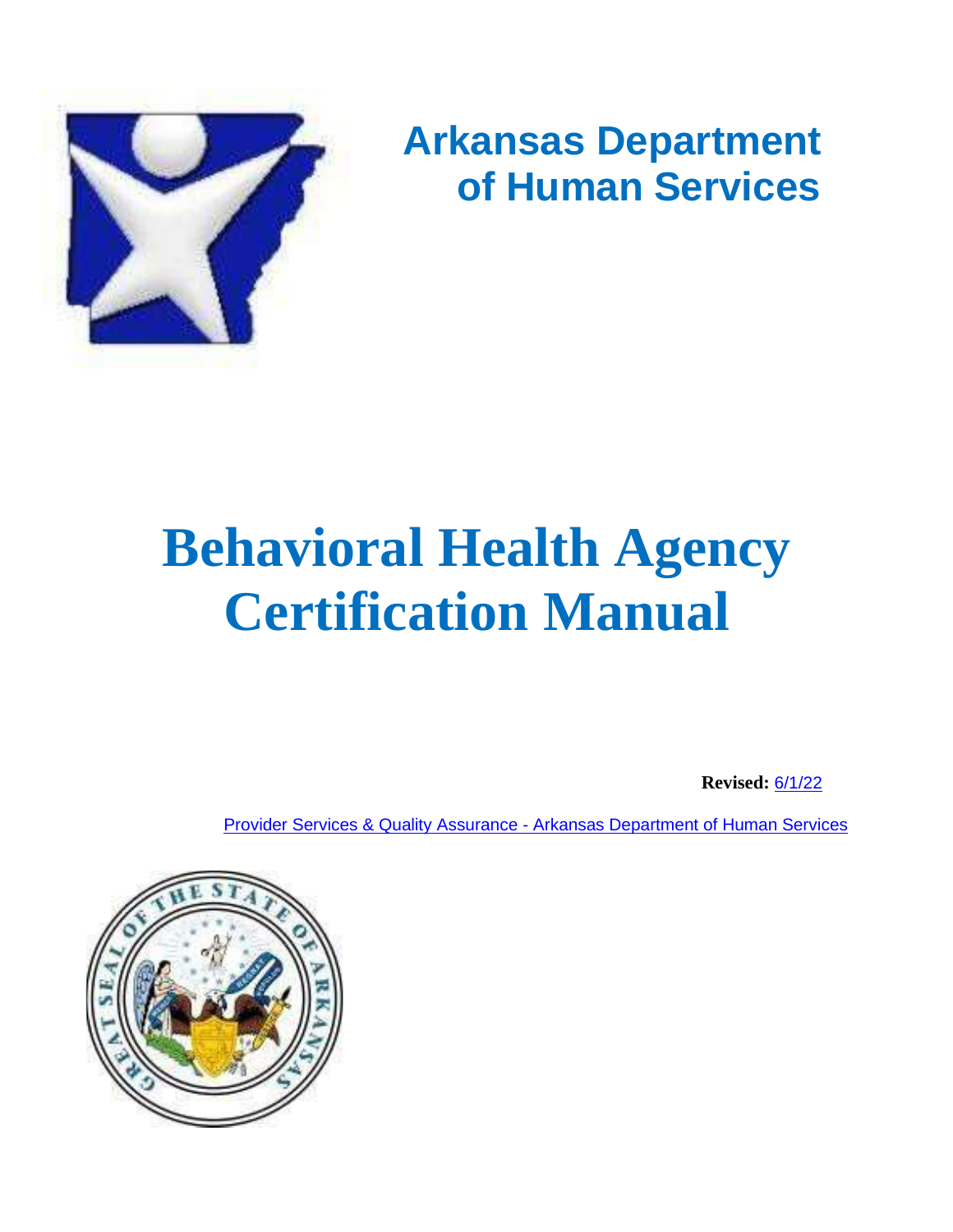# **I. PURPOSE:**

- A. To assure that Outpatient Behavioral Health Services ("OBHS") care and services provided by certified Behavioral Health Agencies comply with applicable laws, which require, among other things, that all care reimbursed by the Arkansas Medical Assistance Program ("Medicaid") must be provided efficiently, economically, only when medically necessary, and is of a quality that meets professionally recognized standards of health care.
- B. The requirements and obligations imposed by §§ I-XIII of this rule are substantive, not procedural.

# **II. SCOPE:**

- A. Current Behavioral Health Agency certification under this policy is a condition of Medicaid provider enrollment.
- B. Department of Human Services ("DHS") Behavioral Health Agency certification must be obtained for each site before application for Medicaid provider enrollment. An applicant may submit one application for multiple sites, but DHS will review each site separately and take separate certification action for each site.

#### **III. DEFINITIONS:**

- A. "50 mile radius" means 50 miles from a certified site by driving distance. Driving distance is calculated by a method of utilizing a standardized mapping application.
- B. "Accreditation" means full accreditation (preliminary, expedited, probationary, pending, conditional, deferred or provisional accreditations will not be accepted) as an outpatient behavioral health care provider issued by at least one of the following:
	- Commission on Accreditation for Rehabilitative Facilities (CARF) Behavioral Health Standards Manual
	- The Joint Commission (TJC) Comprehensive Accreditation Manual for Behavioral Health Care
	- Council on Accreditation (COA) Outpatient Mental Health Services Manual

Accreditation timing for specific programs is defined in the applicable DHS Certification manual for that program.

C. "Adverse license action" means any action by a licensing authority that is related to client care, any act or omission warranting exclusion under DHS Policy 1088, or that imposes any restriction on the licensee's practice privileges. The action is deemed to exist when the licensing entity imposes the adverse action except as provided in Ark. Code Ann. § 25-15-211 (c).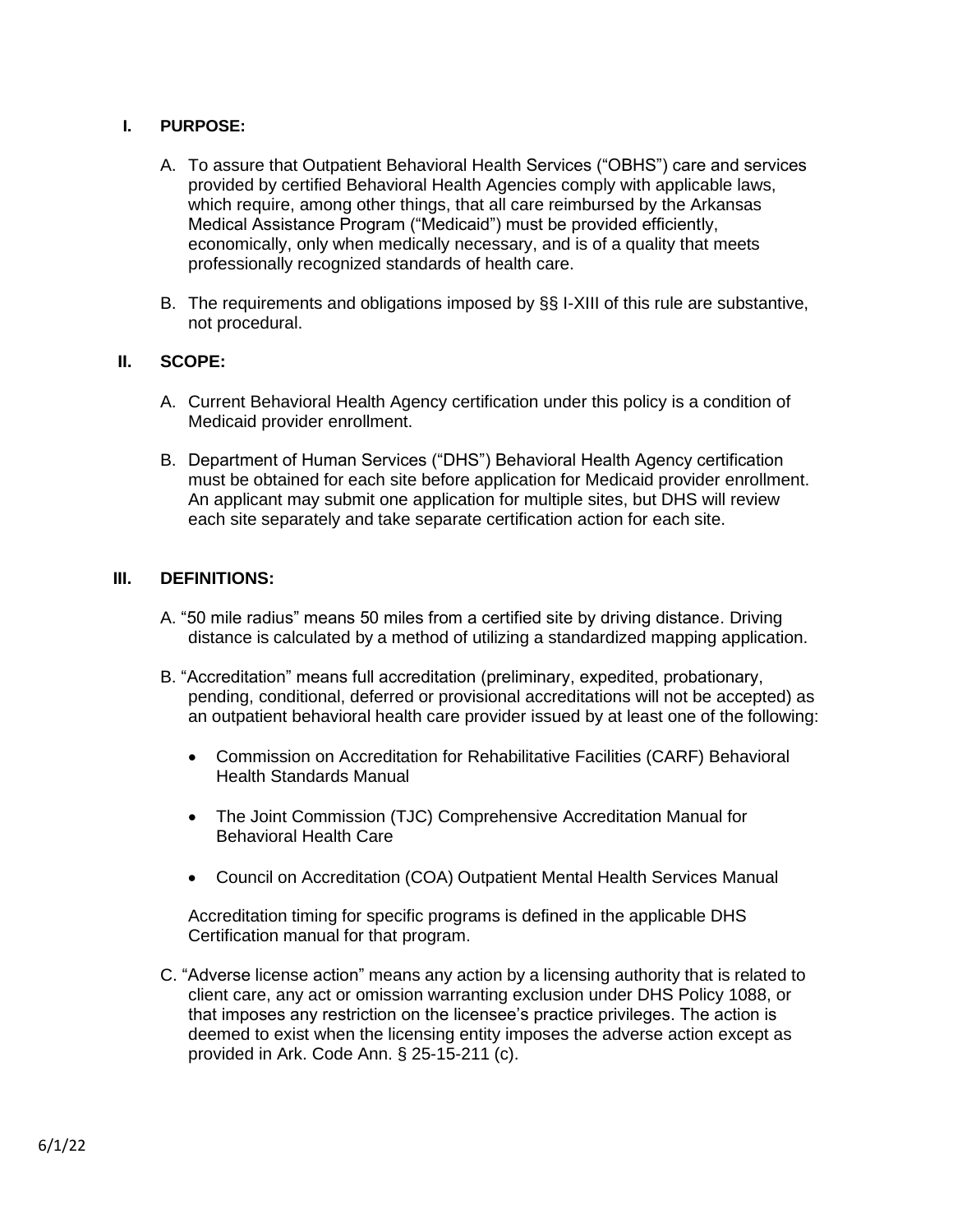- D. "Applicant" means an outpatient behavioral health care agency that is seeking DHS certification as a Behavioral Health Agency.
- E. "Certification" means a written designation, issued by DHS, declaring that the provider has demonstrated compliance as declared within and defined by this rule.
- F. "Client" means any person for whom a Behavioral Health Agency furnishes, or has agreed or undertaken to furnish, Outpatient Behavioral Health services.
- G. "Client Information System" means a comprehensive, integrated system of clinical, administrative, and financial records that provides information necessary and useful to deliver client services. Information may be maintained electronically, in hard copy, or both.
- H. "Compliance" means conformance with:
	- 1. Applicable state and federal laws, rules, and regulations including, without limitation:
		- a. Titles XIX and XXI of the Social Security Act and implementing regulations;
		- b. Other federal laws and regulations governing the delivery of health care funded in whole or in part by federal funds, for example, 42 U.S.C. § 1320c-5;
		- c. All state laws and rules applicable to Medicaid generally and to Outpatient Behavioral Health services specifically;
		- d. Title VI of the Civil Rights Act of 1964 as amended, and implementing regulations;
		- e. The Americans With Disabilities Act, as amended, and implementing regulations;
		- f. The Health Insurance Portability and Accountability Act ("HIPAA"), as amended and implementing regulations.
	- 2. Accreditation standards and requirements.
- I. "Contemporaneous" means by the end of the performing provider's first work period following the provision of care of services to be documented, or as provided in the Outpatient Behavioral Health Services manual, whichever is longer.
- J. "Coordinated Management Plan" means a plan that the provider develops and carries out to assure compliance and quality improvement.
- K. "Corrective Action Plan" (CAP) means a document that describes both short- term remedial steps to achieve compliance and permanent practices and procedures to sustain compliance.
- L. "Covered Health Care Practitioner" means: Any practitioner providing Outpatient Behavioral Health Services that is allowable to be reimbursed pursuant to the Outpatient Behavioral Health Services Medicaid Manual.
- M. "Cultural Competency" means the ability to communicate and interact effectively with people of different cultures, including people with disabilities and atypical lifestyles.
- N. "Deficiency" means an item or area of noncompliance.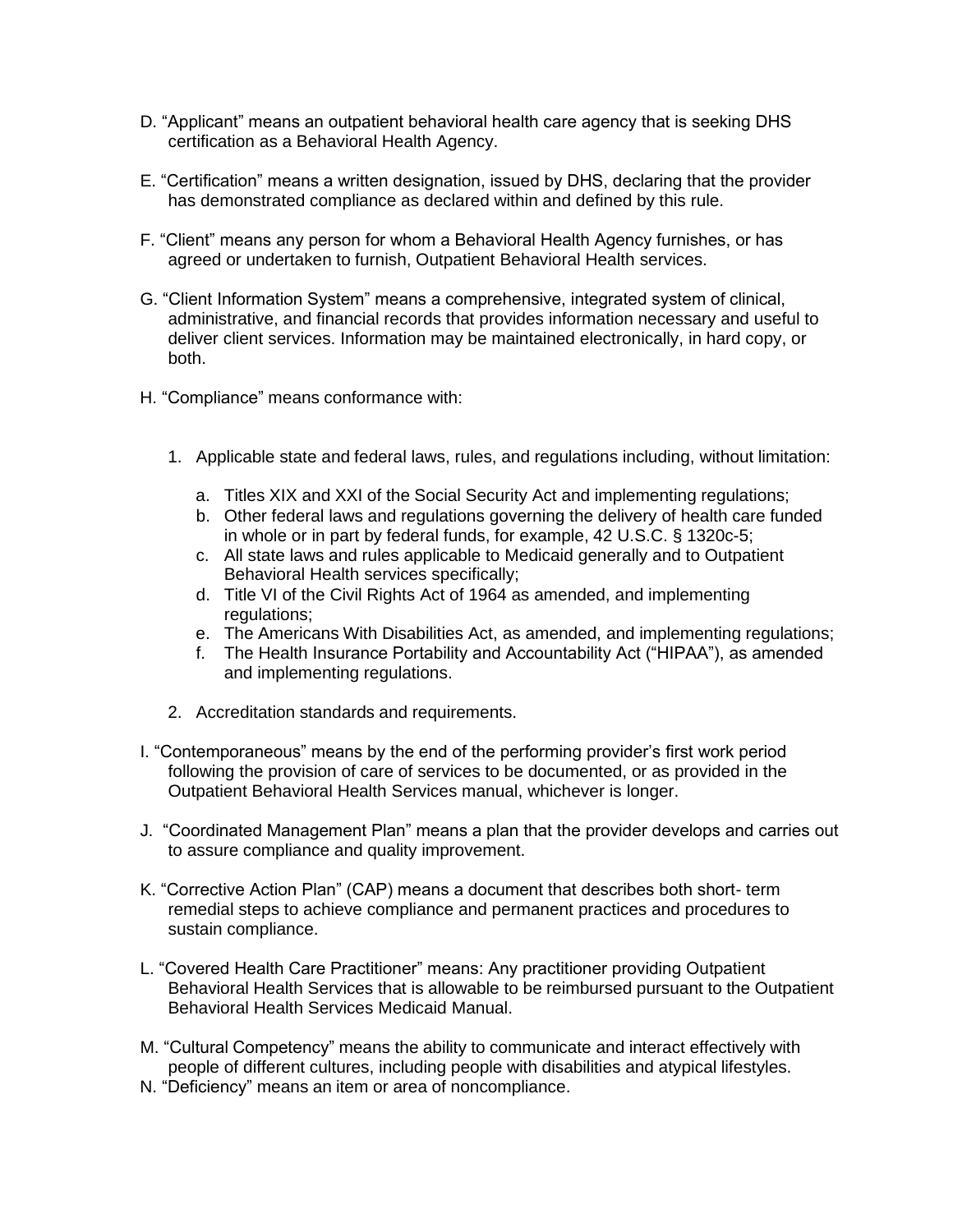- O. "DHS" means the Arkansas Department of Human Services.
- P. "Emergency Behavioral Health Agency services" means nonscheduled Behavioral Health Agency services delivered under circumstances where a prudent layperson with an average knowledge of behavioral health care would reasonably believe that Behavioral Health Agency services are immediately necessary to prevent death or serious impairment of health.
- Q. "Medical Director" means a physician that oversees the planning and delivery of all Behavioral Health Agency services delivered by the provider.
- R. "Mental health professional" or "MHP" means a person who possesses an Arkansas license to provide clinical behavioral health care. The license must be in good standing and not subject to any adverse license action.
- S. "Mobile care" means a face-to-face intervention with the client at a place other than a certified site operated by the provider. Mobile care must be:
	- 1. Either clinically indicated in an emergent situation or necessary for the client to have access to care in accordance with the care plan;
	- 2. Delivered in a clinically appropriate setting; and
	- 3. Delivered where Medicaid billing is permitted if delivered to a Medicaid eligible client.

Mobile care may include medically necessary behavioral health care provided in a school that is within a fifty (50) mile radius of a certified site operated by the provider.

- T. "Multi-disciplinary team" means a group of professionals from different disciplines that provide comprehensive care through individual expertise and in consultation with one another to accomplish the client's clinical goals. Multi- disciplinary teams promote coordination between agencies; provide a "checks and balances" mechanism to ensure that the interests and rights of all concerned parties are addressed; and identify service gaps and breakdowns in coordination or communication between agencies or individuals.
- U. "NPDB" means the United States Department of Health and Human Services, Health Resources and Services Administration National Provider Data Bank.
- V. "Performing provider" means the individual who personally delivers a care or service directly to a client.
- W. "Professionally recognized standard of care" means that degree of skill and learning commonly applied under all the circumstances in the community by the average prudent reputable member of the profession. Conformity with Substance Abuse and Mental Health Services Administration (SAMHSA) evidence-based practice models is evidence of compliance with professionally recognized standards of care.
- X. "Provider" means an entity that is certified by DHS and enrolled by DMS as a Behavioral Health Agency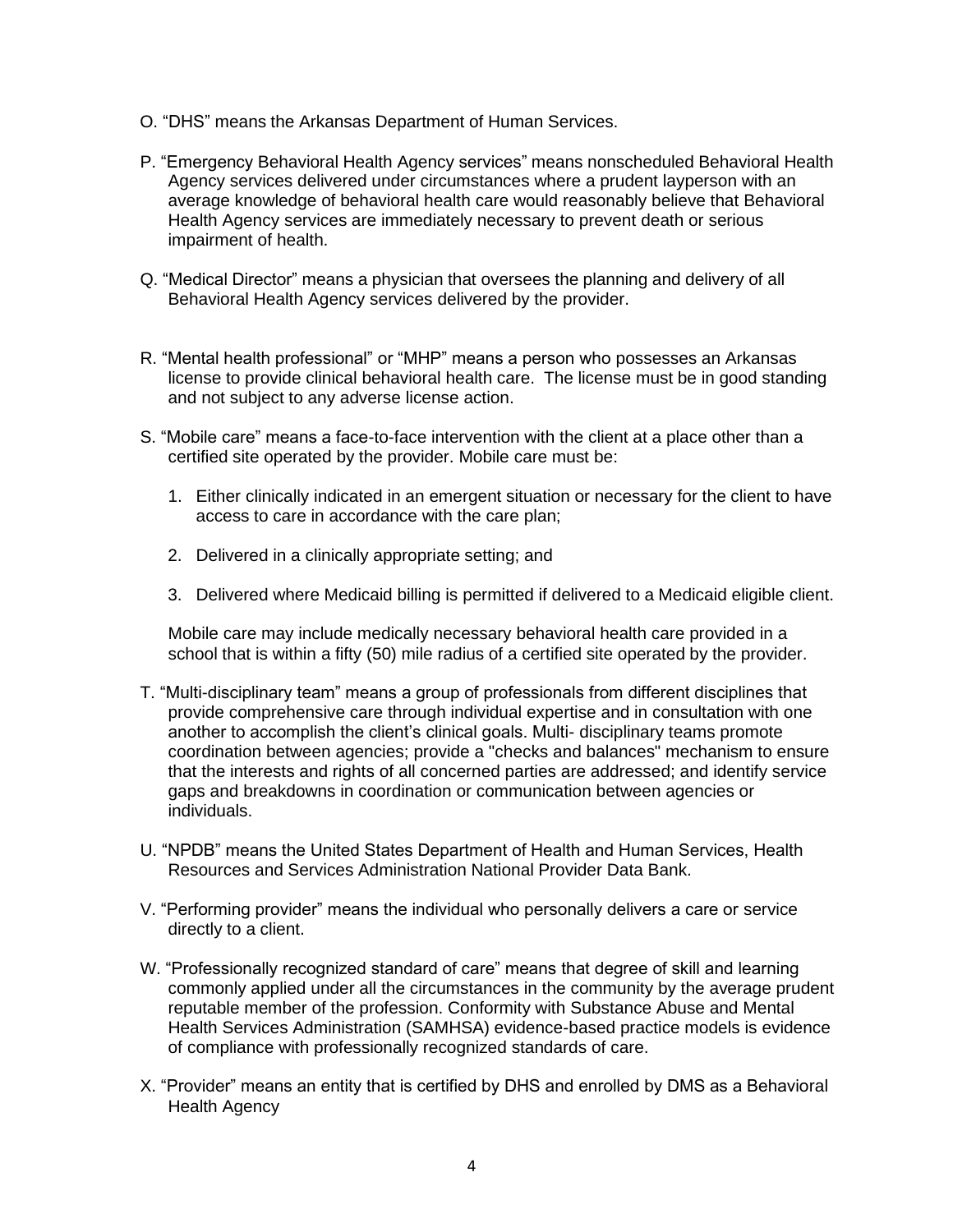- Y. "Qualified Behavioral Health Provider" means a person who:
	- 1. Does not possess an Arkansas license to provide clinical behavioral health care;
	- 2. Works under the direct supervision of a mental health professional;
	- 3. Has successfully completed prescribed and documented courses of initial and annual training sufficient to perform all tasks assigned by a mental health professional;
	- 4. Acknowledges in writing that all qualified behavioral health provider services are controlled by client care plans and provided under the direct supervision of a mental health professional.
- Z. "Quality assurance (QA) meeting" means a meeting held at least quarterly for systematic monitoring and evaluation of clinic services and compliance. See also, Medicaid Outpatient Behavioral Health Services Manual, § 212.000.
- AA. "Reviewer" means a person employed or engaged by:
	- 1. DHS or a division or office thereof;
	- 2. An entity that contracts with DHS or a division or office thereof.
- BB. "Site" means a distinct place of business dedicated to the delivery of Outpatient Behavioral Health Services within a fifty (50) mile radius. Each site must be a bona fide Behavioral Health Agency, meaning a behavioral health outpatient clinic providing all the services specified in this rule and the Medicaid Outpatient Behavioral Health Services Manual. This includes sites DHS may certify when adjunct to or collocated with nonbehavioral healthcare services or facilities such as a school, a day care facility, a longterm care facility, or the office or clinic of a physician or psychologist.
- CC. "Site relocation" means closing an existing site and opening a new site no more than a fifty (50) mile radius from the original site.
- DD. "Site transfer" means moving existing staff, program, and clients from one physical location to a second location that is no more than a fifty (50) mile radius from the original site.
- EE. "Supervise" as used in this rule means to direct, inspect, observe, and evaluate performance.
- FF. "Supervision documentation" means written records of the time, date, subject(s), and duration of supervisory contact maintained in the provider's official records.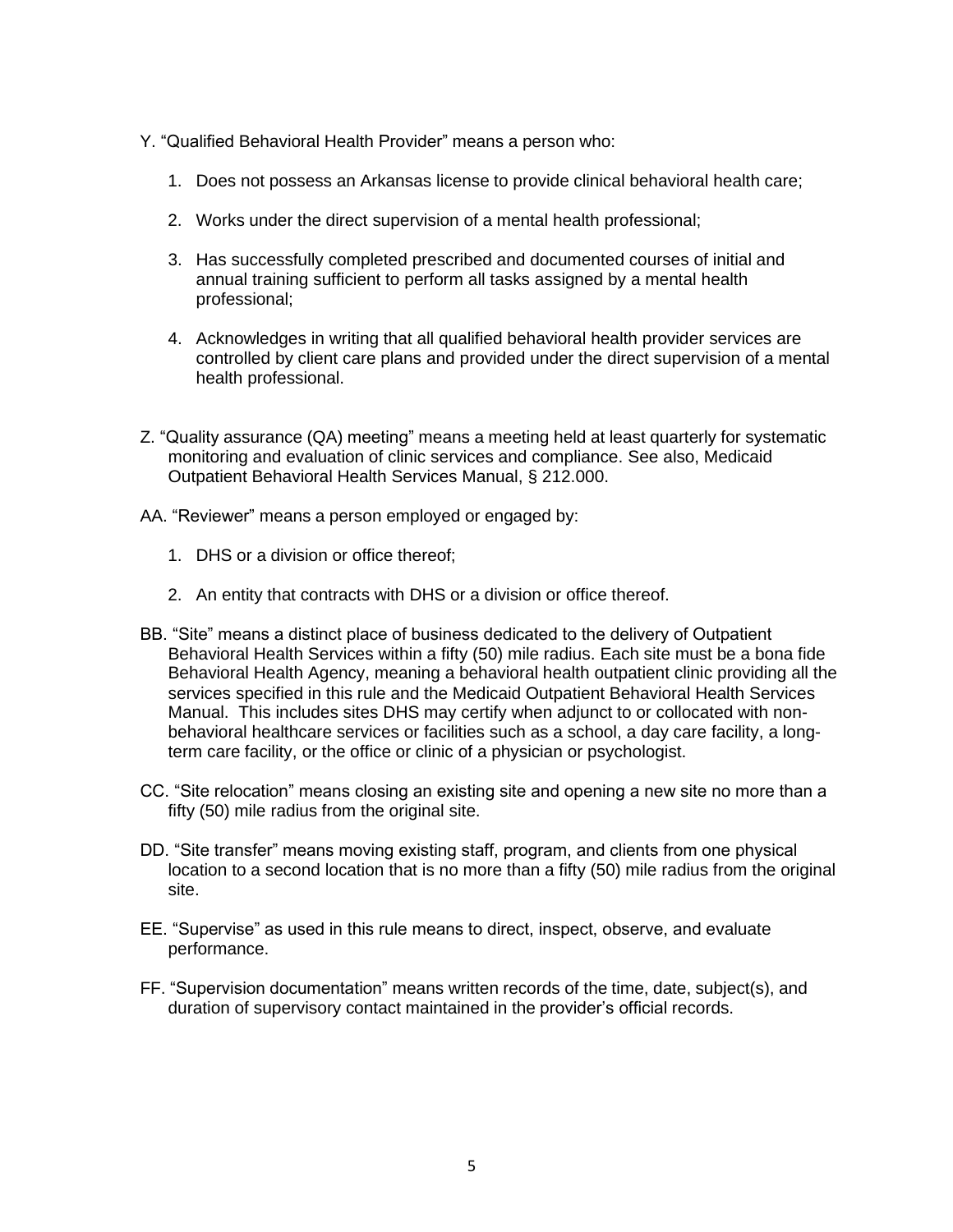# **IV. COMPLIANCE TIMELINE:**

- A. Entities currently certified as Rehabilitative Services for Persons with Mental Illness (RSPMI) providers will be grandfathered in as certified Behavioral Health Agencies. Current RSPMI agency recertification procedures are based upon national accreditation timelines. Behavioral Health Agency recertification will also be based upon national accreditation timelines.
- B. All entities in operation as of the effective date of this rule must comply with this rule within forty-five (45) calendar days in order to maintain certification.
- C. DHS may authorize temporary compliance exceptions for new accreditation standards that require independent site surveys and specific service subset accreditations. Such compliance exceptions expire at the end of the provider's accreditation cycle and may not be renewed or reauthorized.

# **V. APPLICATION FOR DHS BEHAVIORAL HEALTH AGENCY CERTIFICATION:**

- A. New Behavioral Health Agency applicants must complete DHS BEHAVIORAL HEALTH AGENCY CERTIFICATION Form 100, DHS BEHAVIORAL HEALTH AGENCY FORM 200, and DHS BEHAVIORAL HEALTH AGENCY Form 210
- B. DHS BEHAVIORAL HEALTH AGENCY CERTIFICATION Form 100, DHS BEHAVIORAL HEALTH AGENCY FORM 200, and DHS BEHAVIORAL HEALTH AGENCY Form 210 can be found at the following website: Provider Services & Quality Assurance - [Arkansas Department of Human Services](https://humanservices.arkansas.gov/divisions-shared-services/provider-services-quality-assurance/)
- C. Applicants must submit the completed application forms and all required attachments for each proposed site to:

Department of Human Services Division of Provider Services and Quality Assurance ATTN: Licensure and Certification P.O. Box 1437 S-530 Little Rock, AR 72203

- D. Each applicant must be an outpatient behavioral health care agency:
	- 1. Whose primary purpose is the delivery of a continuum of outpatient behavioral health services in a free standing independent clinic;

2. That is independent of any DHS certified Behavioral Health Agency.

E. Behavioral Health Agency certification is not transferable or assignable.

F. The privileges of a Behavioral Health Agency certification are limited to the certified site.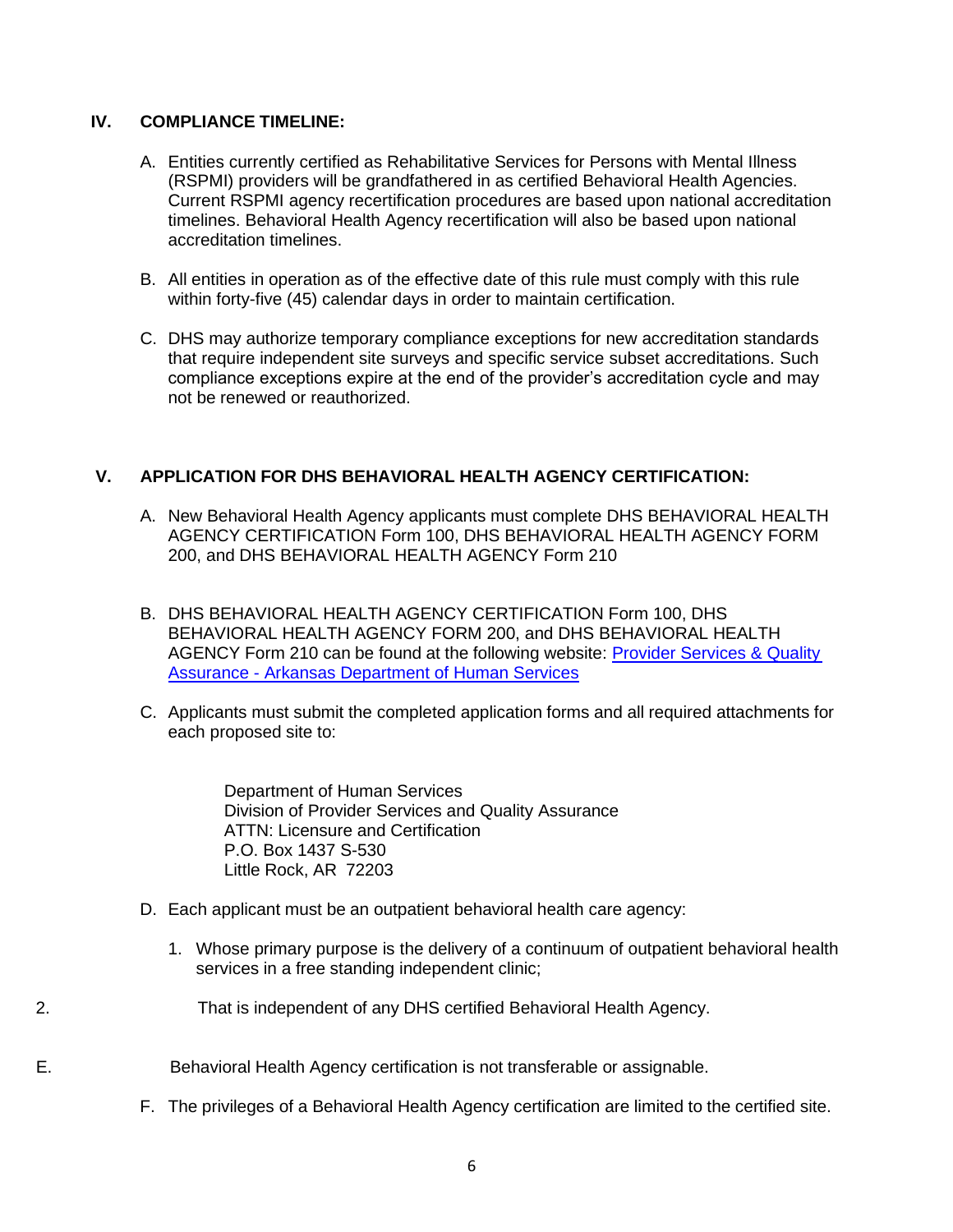- G. Providers may file Medicaid claims only for Outpatient Behavioral Health Services delivered by a performing provider engaged by the provider.
- H. Applications must be made in the name used to identify the business entity to the Secretary of State and for tax purposes.
- I. Applicants must maintain and document accreditation, and must prominently display certification of accreditation issued by the accrediting organization in a public area at each site. Accreditation must recognize and include all the applicant's Behavioral Health Agency programs, services, and sites.
	- 1. Initial accreditation must include an on-site survey for each service site for which provider certification is requested. Accreditation documentation submitted to DHS must list all sites recognized and approved by the accrediting organization as the applicant's service sites.
	- 2. Accreditation documentation must include the applicant's governance standards for operation and sufficiently define and describe all services or types of care (customer service units or service standards) the applicant intends to provide including, without limitation, crisis intervention/stabilization, in-home family counseling, outpatient treatment, day treatment, therapeutic foster care, intensive outpatient, medication management/pharmacotherapy.
	- 3. Any outpatient behavioral health program associated with a hospital must have a free-standing behavioral health outpatient program national accreditation.
- J. The applicant must attach the entity's family involvement policy to each application.

# **VI. APPLICATION REVIEW PROCESS:**

- A. Timeline:
	- 1. DHS will review Behavioral Health Agency application forms and materials within ninety (90) calendar days after DHS receives a complete application package. (DHS will return incomplete applications to senders without review.)
	- 2. For approved applications, a site survey will be scheduled within forty-five (45) calendar days of the approval date.
	- 3. DHS will mail a survey report to the applicant within twenty-five (25) calendar days of the site visit. Providers having deficiencies on survey reports must submit an approvable corrective action plan to DHS within thirty-five (35) calendar days after the date of a survey report.
	- 4. DHS will accept or reject each corrective action plan in writing within twenty (20) calendar days after receipt.
	- 5. Within thirty (30) calendar days after DHS approves a corrective action plan, the applicant must document implementation of the plan and correction of the deficiencies listed in the survey report. Applicants who are unable, despite the exercise of reasonable diligence, to correct deficiencies within the time permitted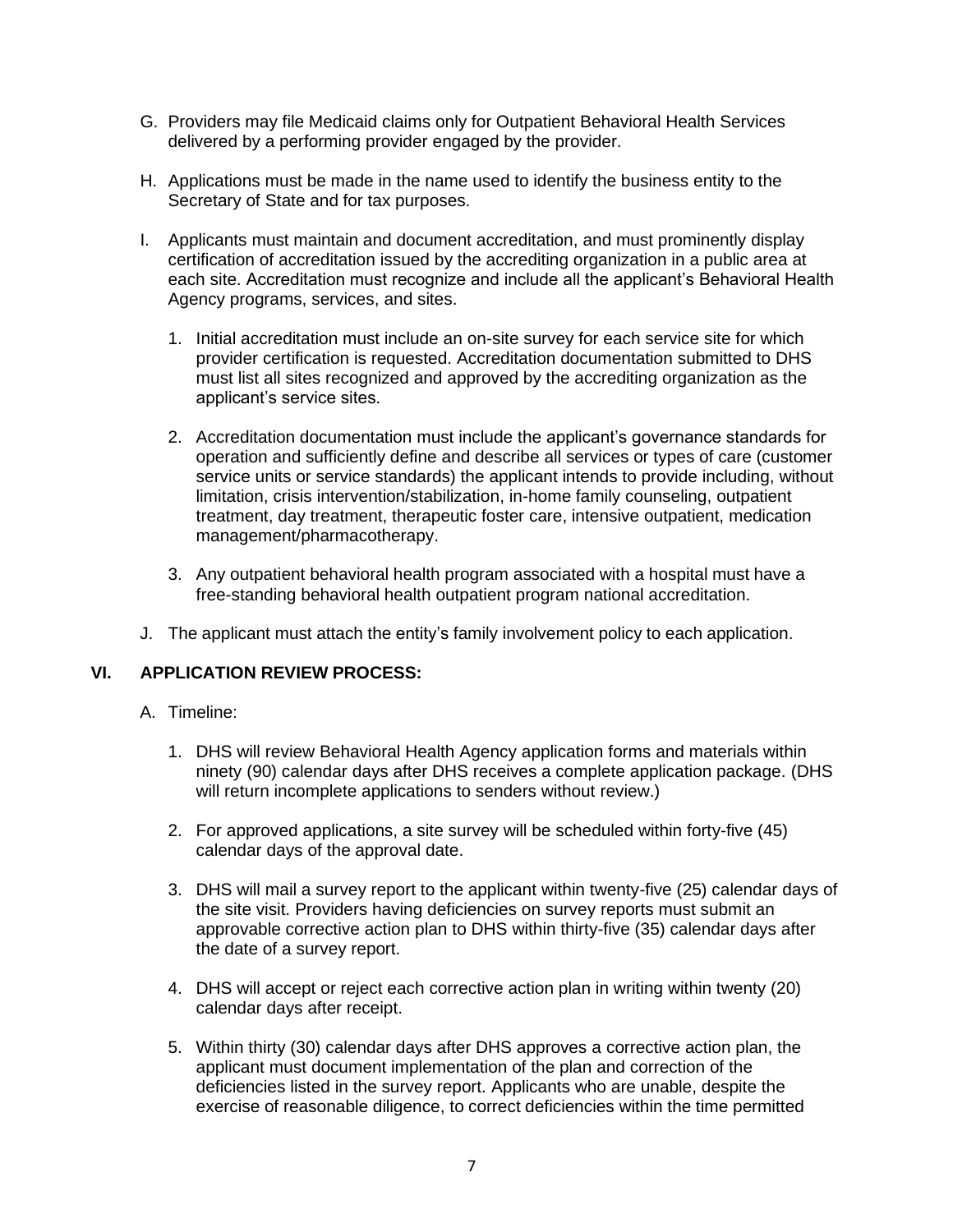may obtain up to ten (10) additional days based on a showing of good cause.

- 6. DHS will furnish site-specific certificates via postal or electronic mail within ten (10) calendar days of issuing a site certification.
- B. Survey Components: An outline of site survey components is available on the DHS website: [Provider Services & Quality Assurance -](https://humanservices.arkansas.gov/divisions-shared-services/provider-services-quality-assurance/) Arkansas Department of Human [Services](https://humanservices.arkansas.gov/divisions-shared-services/provider-services-quality-assurance/) and is located in appendix #7.
- C. Determinations:
	- 1. Application approved.
	- 2. Application returned for additional information.
	- 3. Application denied. DHS will state the reasons for denial in a written response to the applicant.

#### **VII. DHS Access to Applicants/Providers:**

- A. DHS may contact applicants and providers at any time;
- B. DHS may make unannounced visits to applicants/providers.
- C. Applicants/providers shall provide DHS prompt direct access to applicant/provider documents and to applicant/provider staff and contractors, including, without limitation, clinicians, paraprofessionals, physicians, administrative, and support staff.
- D. DHS reserves the right to ask any questions or request any additional information related to certification, accreditation, or both.

# **VIII. ADDITIONAL CERTIFICATION REQUIREMENTS:**

- A. Care and Services must:
	- 1. Comply with all state and federal laws, rules, and regulations applicable to the furnishing of health care funded in whole or in part by federal funds; to all state laws and policies applicable to Arkansas Medicaid generally, and to Outpatient Behavioral Health Services specifically, and to all applicable Department of Human Services ("DHS") policies including, without limitation, DHS Participant Exclusion Policy § 1088.0.0. The Participant Exclusion Policy is available online at [Provider Services &](https://humanservices.arkansas.gov/divisions-shared-services/provider-services-quality-assurance/)  Quality Assurance - [Arkansas Department of Human Services](https://humanservices.arkansas.gov/divisions-shared-services/provider-services-quality-assurance/)
	- 2. Conform to professionally recognized behavioral health rehabilitative treatment models.
	- 3. Be established by contemporaneous documentation that is accurate and demonstrates compliance. Documentation will be deemed to be contemporaneous if recorded by the end of the performing provider's first work period following the provision of the care or services to be documented, or as provided in the Outpatient Behavioral Health Services manual, § 252.110, whichever is longer.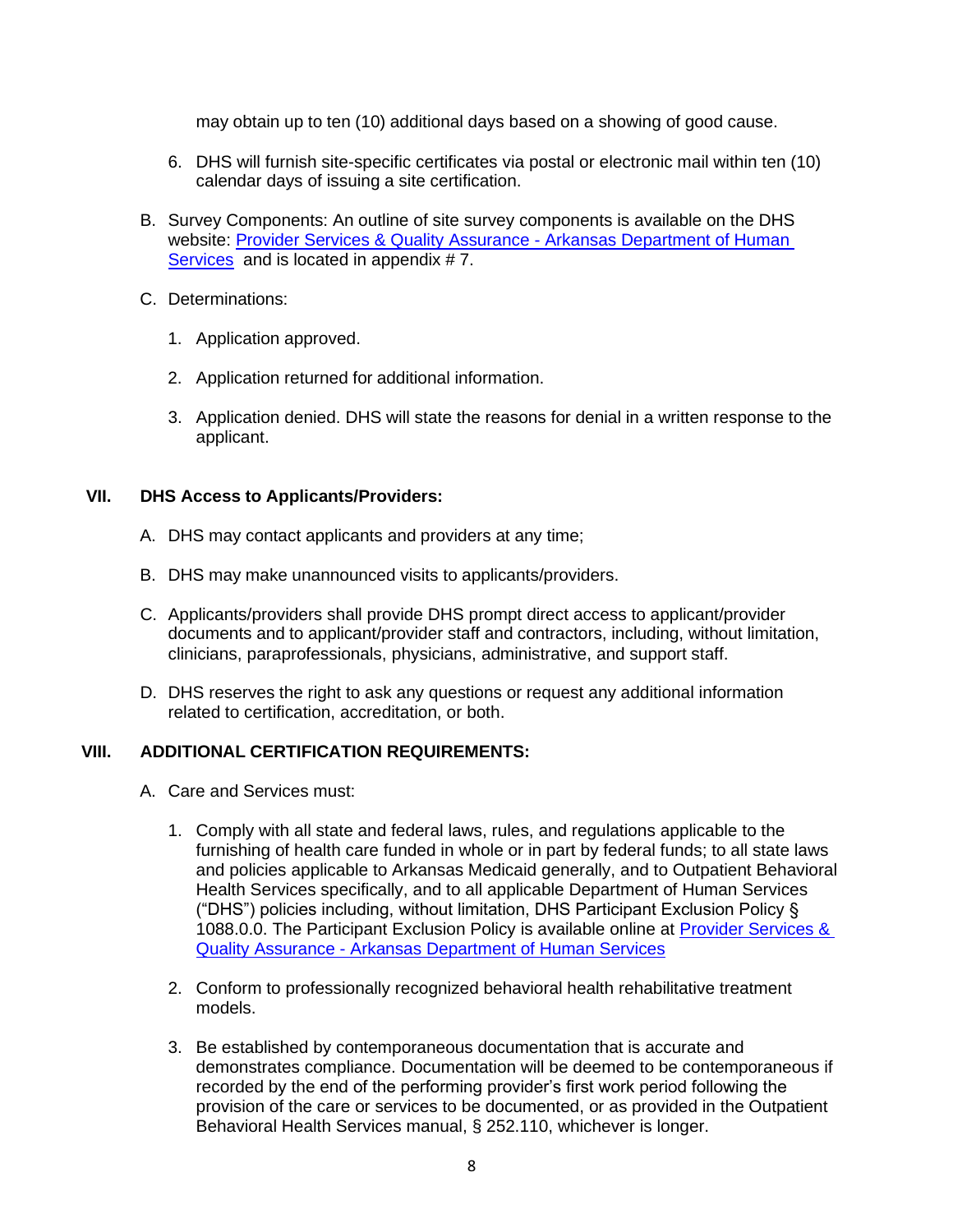- B. Applicants and Behavioral Health Agencies must:
	- 1. Be a legal entity in good standing;
	- 2. Maintain all required business licenses;
	- 3. Adopt a mission statement to establish goals and guide activities;
	- 4. Maintain a current organizational chart that identifies administrative and clinical chains of command.
- C. Applicants/providers must establish and comply with operating policy that at a minimum implements credible practices and standards for:
	- 1. Compliance;
	- 2. Cultural competence;
	- 3. Provision of services, including referral services, for clients that are indigent, have no source of third party payment, or both, including:
		- a. Procedures to follow when a client is rejected for lack of a third-party payment source or when a client is discharged for nonpayment of care.
		- b. Coordinated referral plans for clients that the provider lacks the capacity to provide medically necessary Outpatient Behavioral Health Services. Coordinated referral plans must:
			- i. Identify in the client record the medically necessary Outpatient Behavioral Health Services that the provider cannot or will not furnish;
			- ii. State the reason(s) in the client record that the provider cannot or will not furnish the care;
			- iii. Provide quality-control processes that assure compliance with care, discharge, and transition plans.

# **IX. STAFFING REQUIREMENTS FOR CERTIFICATION**

- A. At a minimum, Behavioral Health Agency staffing shall be sufficient to establish and implement services for each Behavioral Health Agency client, and must include the following:
	- 1. **Chief Executive Officer/Executive Director (or functional equivalent) (full-time position or full-time equivalent positions)**: The person or persons identified to carry out CEO/ED functions:
		- a. Is/are ultimately responsible for applicant/provider organization, staffing, policies and practices, and Behavioral Health Agency service delivery;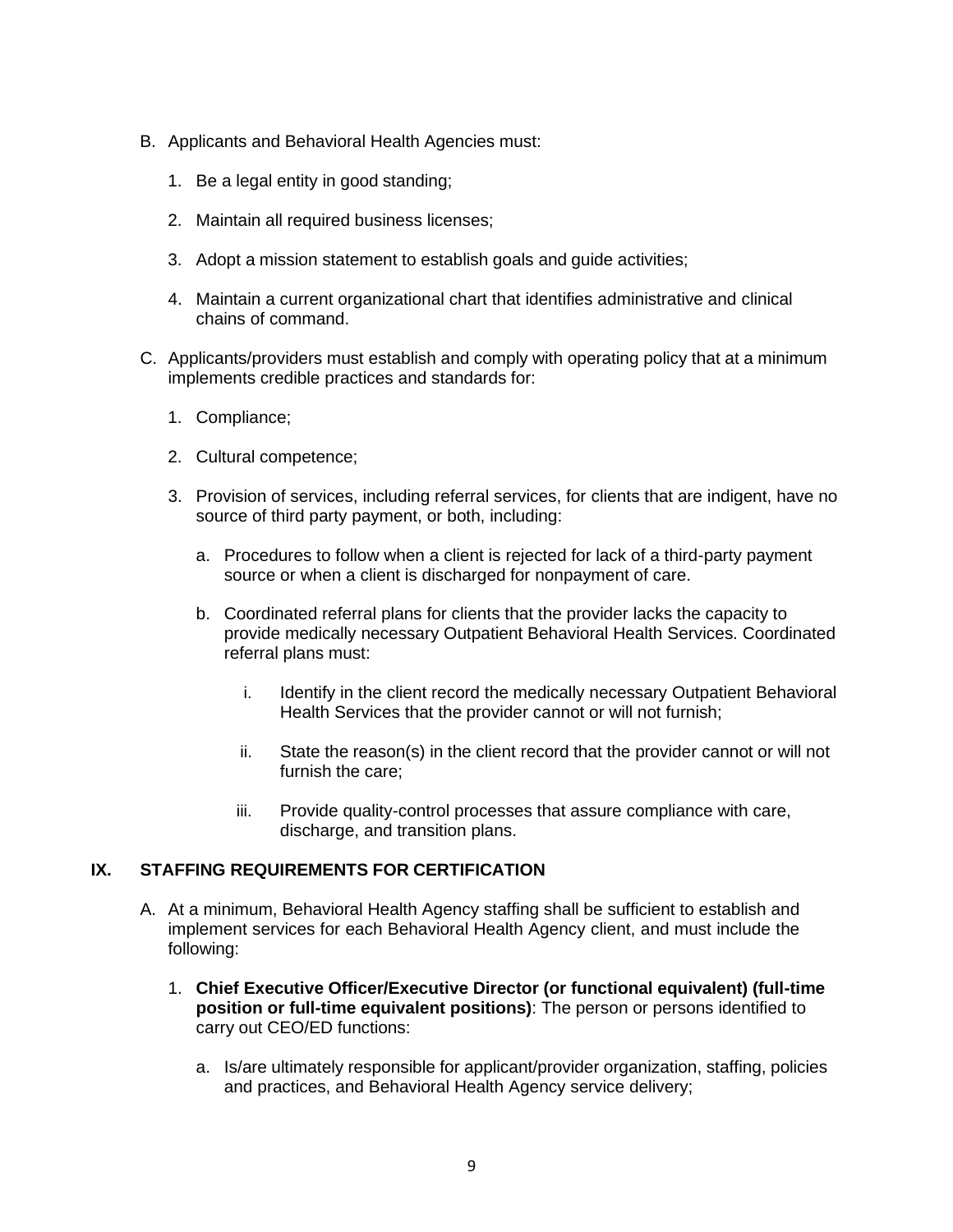- b. Must possess a master's degree in behavioral health care, management, or a related field and experience, and meet any additional qualifications required by the provider's governing body. Other job- related education, experience, or both, may be substituted for all or part of these requirements upon approval of the provider's governing body.
- **2. Clinical Director (or functional equivalent) (full-time position or full-time equivalent positions)**: The person or persons identified to carry out clinical director functions must:
	- a. Report directly to the CEO/ED;
	- b. Be the DHS contact for clinical and practice-related issues;
	- c. Be accountable for all clinical services (professional and paraprofessional);
	- d. Be responsible for Behavioral Health Agency care and service quality and compliance;
	- e. Assure that all services are provided within each practitioner's scope of practice under Arkansas law and under such supervision as required by law for practitioners not licensed to practice independently;
	- f. Assure and document in the provider's official records the direct supervision of MHP's, either personally or through a documented chain of supervision.
	- g. Assure that licensed mental health professionals directly supervise Qualified Behavioral Health Providers. Direct supervision ratios must not exceed one licensed mental health professional to ten (10) Qualified Behavioral Health Providers;
	- h. Possess independent Behavioral Health licensure in Arkansas as a Licensed Psychologist, Licensed Certified Social Worker, (LCSW), Licensed Psychological Examiner – Independent (LPE-I), Licensed Professional Counselor (LPC), Licensed Marriage and Family Therapist (LMFT), or an Advanced Practice Nurse or Clinical Nurse Specialist (APN or CNS) with a specialty in psychiatry or mental health and a minimum of two years clinical experience post master's degree.

# **3. Mental Health Professionals (Independently Licensed Clinicians, Non-Independently Licensed Clinicians):**

- a. MHP's may:
	- i. Provide direct behavioral health care;
	- ii. Delegate and oversee work assignments of Qualified Behavioral Health Provider's;
	- iii. Delegate and oversee work assignments of Certified Peer Specialists, Certified Youth Support Specialists, and Certified Family Support **Partners**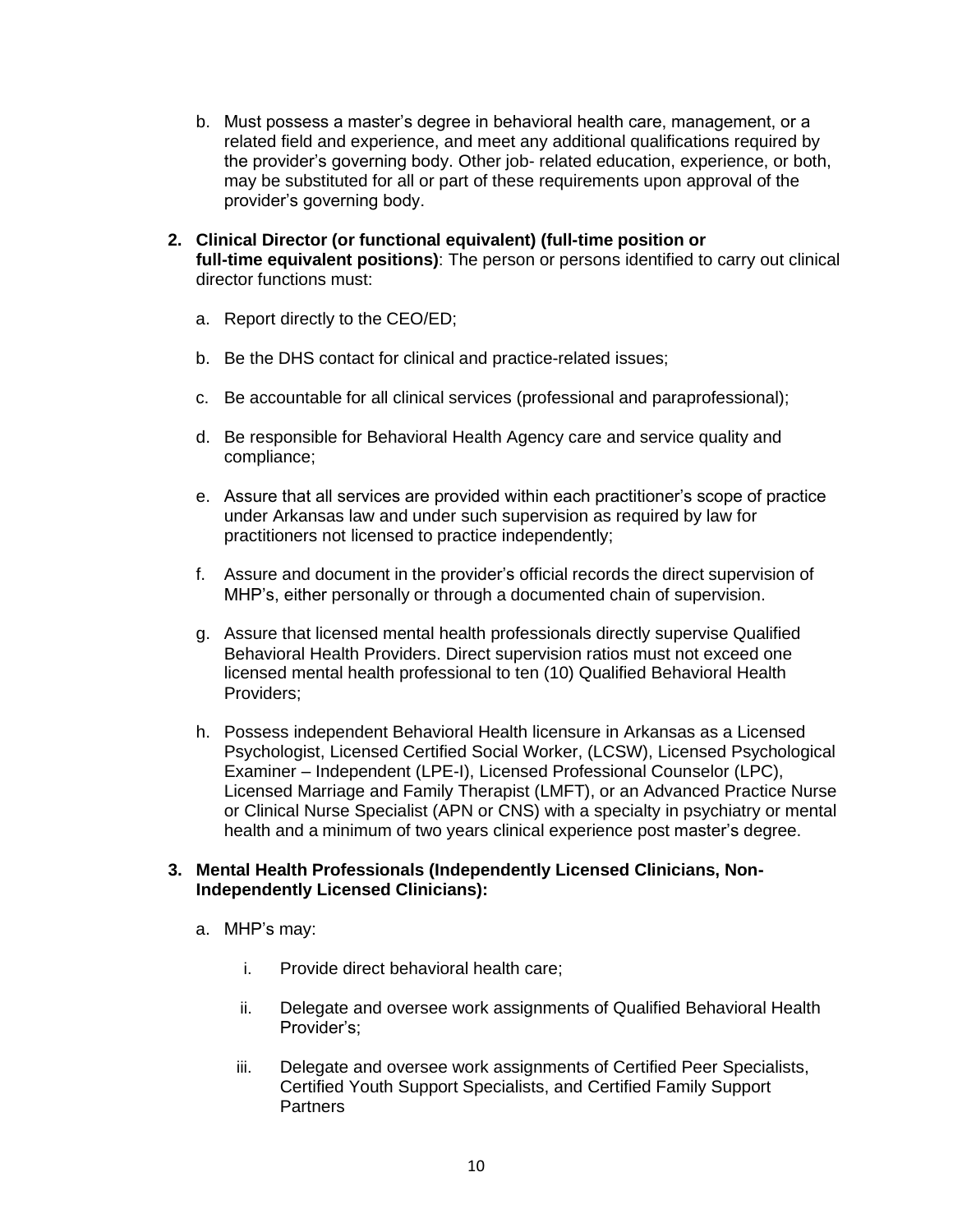- iv. Ensure compliance and conformity to the provider's policies and procedures;
- v. Provide direct supervision of Qualified Behavioral Health Provider's;
- vi. Provider direct supervision of Certified Peer Specialists, Certified Youth Support Specialists, and Certified Family Support Partners
- vii. Provide case consultation and in-service training;
- viii. Observe and evaluate performance of Qualified Behavioral Health Provider's.
- ix. Observe and evaluate performance of Certified Peer Specialists, Certified Youth Support Specialists, and Certified Family Support Partners
- b. MHP Supervision:
	- i. Communication between an MHP and the MHP's supervisor must include each of the following at least every twelve (12) months:
		- 1. Assessment and referral skills, including the accuracy of assessments;
		- 2. Appropriateness of treatment or service interventions in relation to the client needs;
		- 3. Treatment/intervention effectiveness as reflected by the client meeting individual goals;
		- 4. Issues of ethics, legal aspects of clinical practice, and professional standards;
		- 5. The provision of feedback that enhances the skills of direct service personnel;
		- 6. Clinical documentation issues identified through ongoing compliance review;
		- 7. Cultural competency issues;
		- 8. All areas noted as deficient or needing improvement.
	- ii. Documented client-specific face-to-face and other necessary communication regarding client care must occur between each MHP's supervisor and the MHP periodically (no less than every ninety (90) calendar days) in accordance with a schedule maintained in the provider's official records.

#### **4. Qualified Behavioral Health Providers (Including Certified Peer Support**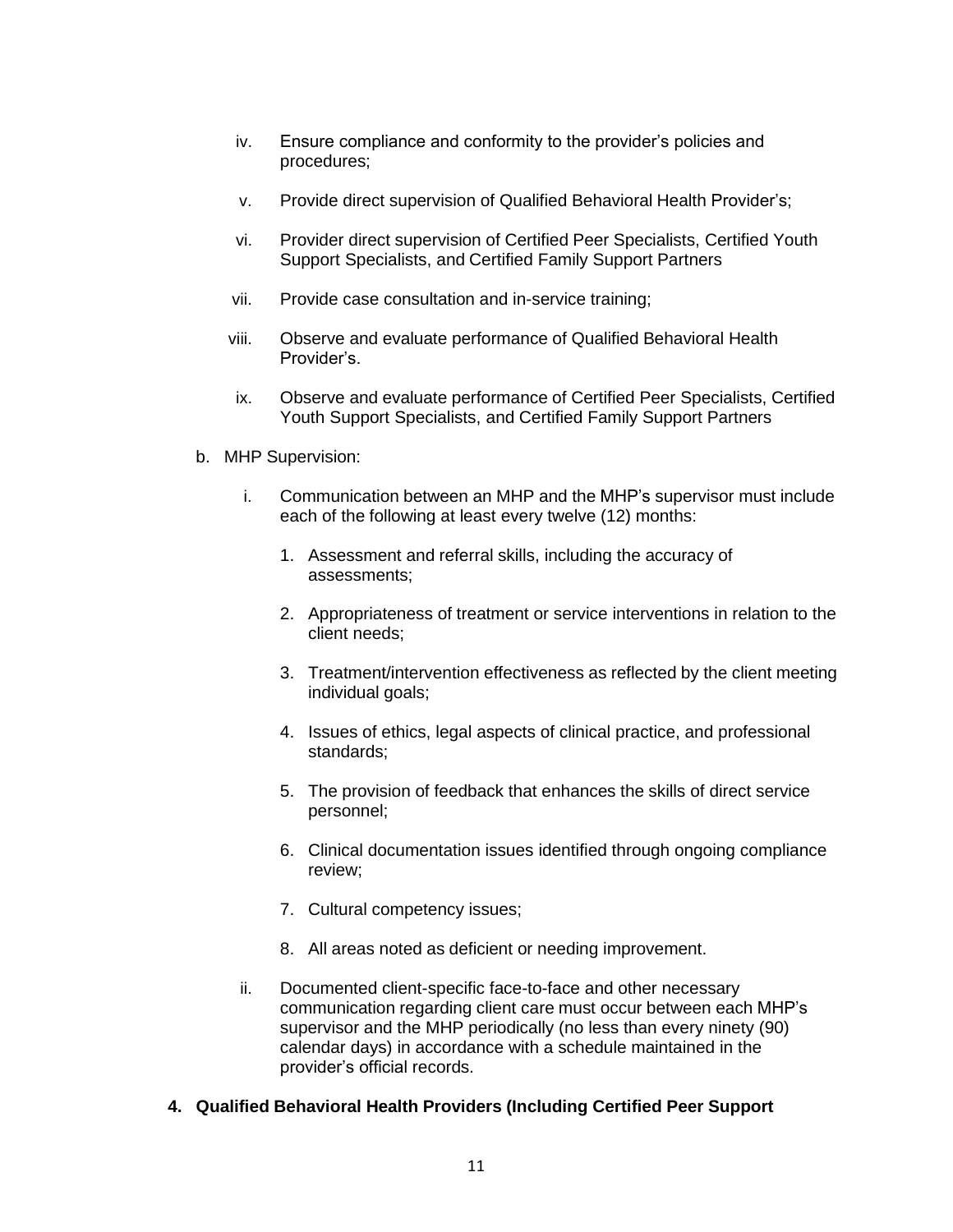#### **Specialist, Certified Youth Support Specialist, Certified Family Support Partners):**

- a. Are MHP service extenders;
- b. Qualified Behavioral Health Provider supervision must conform to the requirements for MHP supervision (See  $\S$  IX (3)(b)) except that all requirements must be met every six (6) months, and one or more licensed health care professional(s) acting within the scope of his or her practice must have a face-toface contact with each Qualified Behavioral Health Provider for the purpose of clinical supervision at least every fourteen (14) days, must have at least twelve (12) such face-to-face contacts every ninety (90) days, and such additional faceto-face contacts as are necessary in response to a client's unscheduled care needs, response or lack of response to treatment, or change of condition;
- c. Providers must establish that Qualified Behavioral Health Provider supervision occurred via individualized written certifications created by a licensed mental health professional and filed in the provider's official records on a weekly basis, certifying:
	- i. That the licensed mental health professional periodically (in accordance with a schedule tailored to the client's condition and care needs and previously recorded in the provider's official records) communicated individualized client-specific instructions to the mental health paraprofessional describing the manner and methods for the delivery of paraprofessional services;
	- ii. That the licensed mental health professional periodically (in accordance with a schedule tailored to the client's condition and care needs and previously recorded in the provider's official records, but no less than every 30 days) personally observed the mental health paraprofessional delivering services to a client; that the observations were of sufficient duration to declare whether paraprofessional services complied with the licensed mental health professional's instructions;
	- iii. The date, time, and duration of each supervisory communication with and observation of a Qualified Behavioral Health Provider.
- d. The Behavioral Health Agency is responsible for ensuring Qualified Behavioral Health Providers that are not certified as Certified Peer Support Specialists, Certified Youth Support Specialists, or Certified Family Support Partners successfully complete training in behavioral health services provision from a licensed medical person experienced in the area of behavioral health, a certified Behavioral Agency, or a facility licensed by the State Board of Education before providing care to Medicaid beneficiaries.
	- i. The Qualified Behavioral Health Provider must receive orientation to the Behavioral Health Agency.
	- ii. The Qualified Behavioral Health Provider training course offered for those individuals not certified as Certified Peer Support Specialist, Certified Youth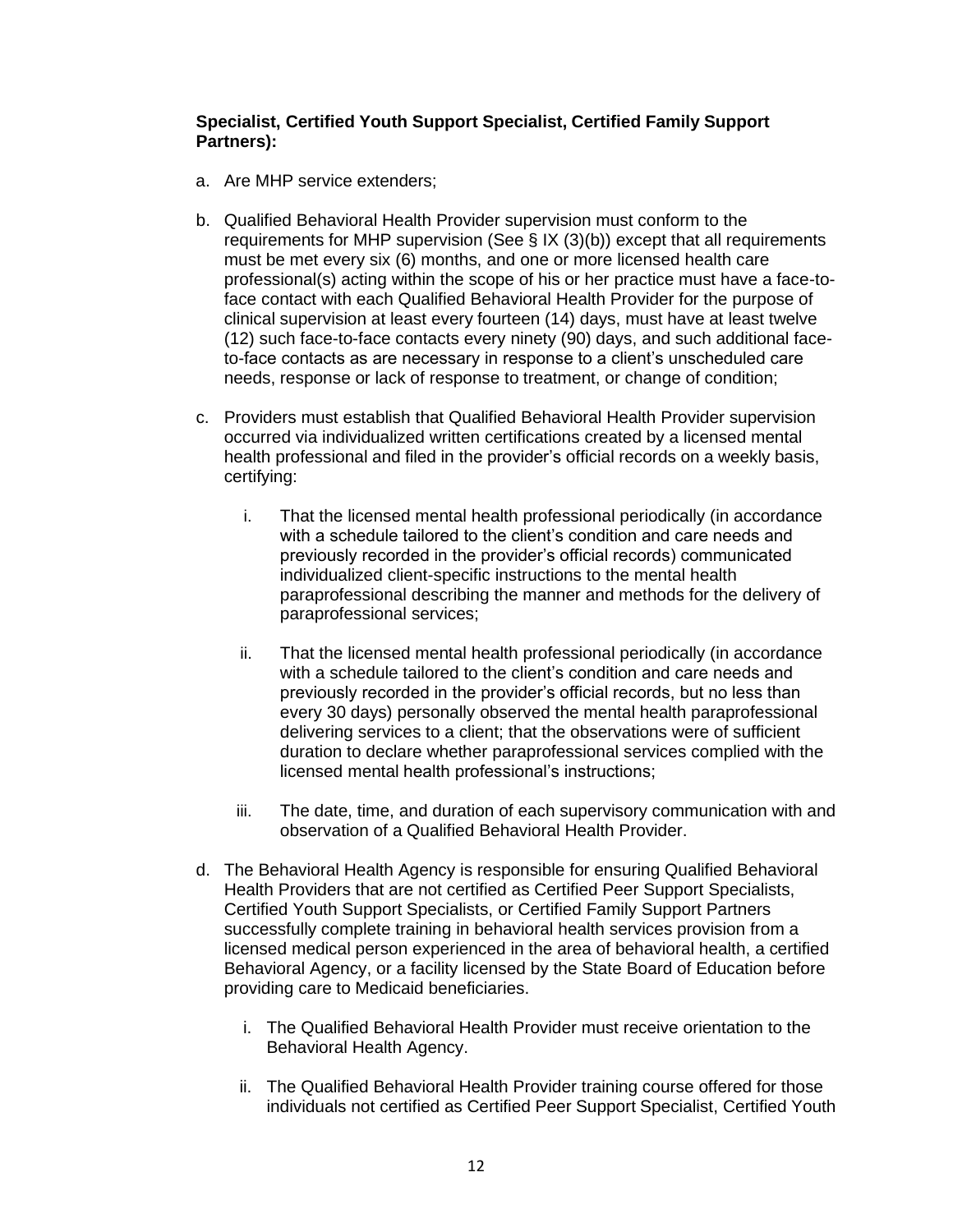Support Specialist, or Certified Family Support Partners, must total a minimum of forty (40) classroom hours and must be successfully completed within a maximum time of the first two (2) months of employment by the Behavioral Health Agency.

- iii. The training curriculum must contain information specific to the population being served, i.e. child and adolescent, adult, dually diagnosed, etc. The curriculum must include, but is not limited to:
	- 1. Communication skills.
	- 2. Knowledge of behavioral health illnesses.
	- 3. How to be an appropriate role model.
	- 4. Behavior management.
	- 5. Handling emergencies.
	- 6. Record keeping: observing beneficiary, reporting or recording observations, time, or employment records.
	- 7. Knowledge of clinical limitations.
	- 8. Knowledge of appropriate relationships with beneficiary.
	- 9. Group interaction.
	- 10. Identification of real issues.
	- 11. Listening techniques.
	- 12. Confidentiality.
	- 13. Knowledge of medications and side effects.
	- 14. Daily living skills.
	- 15. Hospitalization procedures single-point-of-entry.
	- 16. Knowledge of the Supplemental Security Income (SSI) application process.
	- 17. Knowledge of day treatment models proper placement levels.
	- 18. Awareness of options.
	- 19. Cultural competency.
	- 20. Ethical issues in practice.
	- 21. Childhood development, if serving the child and adolescent population.
- iv. A written examination of the Qualified Behavioral Health Provider's that are not certified as Certified Peer Support Specialists, Certified Youth Support Specialists, or Certified Family Support Partners knowledge of the 40-hour classroom training curriculum must be successfully completed.
- v. Evaluation of the Qualified Behavioral Health Provider's ability to perform daily living skills (DLS) for mental health services must be successfully completed by means of a skills test.
- vi. The Qualified Behavioral Health Provider who successfully completes the training must be awarded a certificate. This certificate must state the person is qualified to work in an agency under professional supervision as a Qualified Behavioral Health Provider.
- vii. In-service training sessions are required at a minimum of once per 12-month period after the successful completion of the initial 40-hour classroom training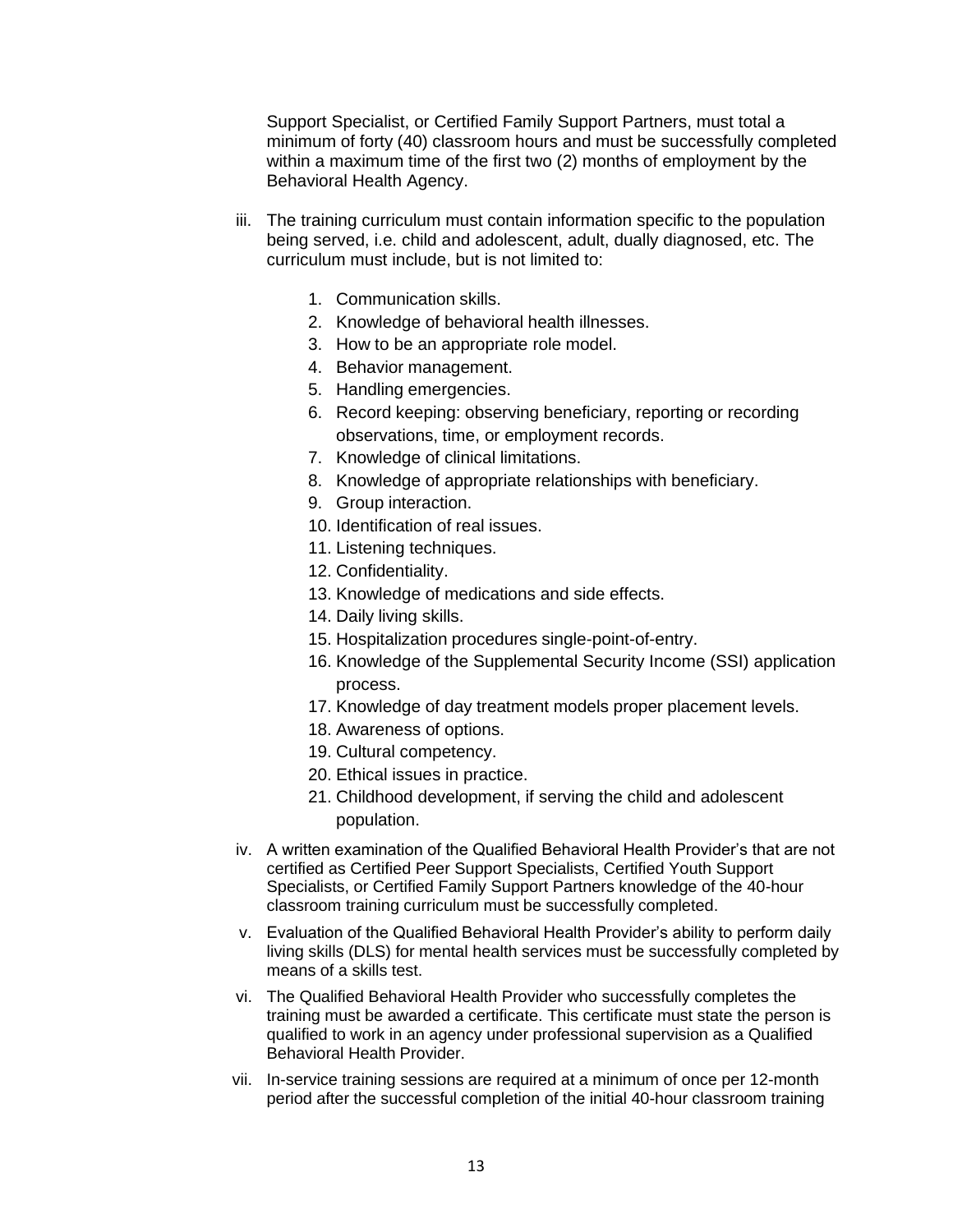for Qualified Behavioral Health Specialists not certified as Certified Peer Support Specialist, Certified Youth Support Specialist, or Certified Family Support Partners. The in-service training must total a minimum of eight (8) hours each 12-month period beginning with the date of certification as a Qualified Behavioral Health Provider and each 12-month period thereafter. The in-service training may be conducted, in part, in the field. Documentation of in-service hours will be maintained in the employee's personnel record and will be available for inspection by regulatory agencies.

# **5. Corporate Compliance Officer:**

- a. Manages policy, practice standards and compliance, except compliance that is the responsibility of the medical records librarian;
- b. Reports directly to the CEO/ED (except in circumstances where the compliance officer is required to report directly to a director, the board of directors, or an accrediting or oversight agency);
- c. Has no direct responsibility for billings or collections;
- d. Is the DHS and Medicaid contact for DHS certification, Medicaid enrollment, and compliance.

# **6. Medical Director:**

- a. Oversees Behavioral Health Agency care planning, coordination, and delivery, and specifically:
	- i. Diagnoses, treats, and prescribes for behavioral illness;
	- ii. Is responsible and accountable for all client care, care planning, care coordination, and medication storage;
	- iii. Assures that physician care is available 24 hours a day, 7 days a week;
	- iv. May delegate client care to other physicians, subject to documented oversight and approval;
	- v. Assures that a physician participates in treatment planning and reviews;
	- vi. If the medical director is not a psychiatrist, a psychiatrist certified by one of the specialties of the American Board of Medical Specialties must serve as a consultant to the medical director and to other staff, both medical and non-medical. If the provider serves clients under the age of twenty-one (21), the medical director shall have access to a board certified child psychiatrist, for example, through the Psychiatric Research Institute child/Adolescent Telephone Consultation Service;
	- vii. Medical director services may be acquired by contract.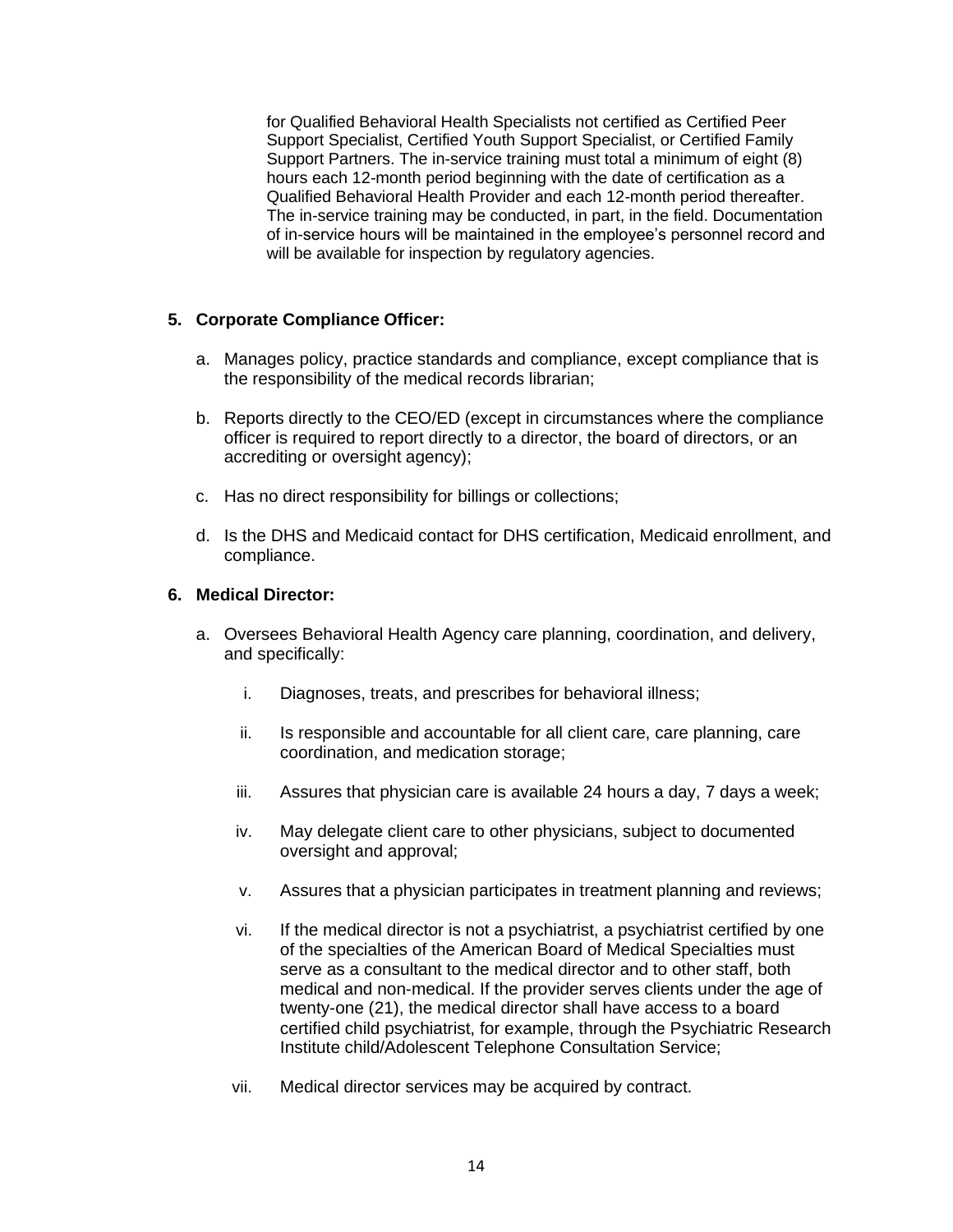- b. If the medical director is not a psychiatrist then the medical director shall contact a consulting psychiatrist within twenty-four (24) hours in the following situations:
	- i. When antipsychotic or stimulant medications are used in dosages higher than recommended in guidelines published by the Arkansas Department of Human Services Division of Medical Services;
	- ii. When two (2) or more medications from the same pharmacological class are used;
	- iii. When there is significant clinical deterioration or crisis with enhanced risk of danger to self or others.
- c. The consulting psychiatrist(s) shall participate in quarterly quality assurance meetings.
- **7. Privacy Officer:** Develops and implements policies to assure compliance with privacy laws, regulations, and rules. Applicants/providers may assign privacy responsibilities to the Corporate Compliance Officer, Grievance Officer, or Medical Records Librarian, but not the CEO/ED.
- **8. Quality Control Manager:** Chairs the quality assurance committee and develops and implements quality control and quality improvement activities. Applicants/providers may assign quality control manager responsibilities to the Corporate Compliance Officer or Medical Records Manager, but not the CEO/ED.

# **9. Grievance Officer:**

- a. Develops and implements the applicant's/provider's employee and client grievance procedures.
- b. Effectively communicates grievance procedures to staff, contractors, prospective clients, and clients. Communications to clients who are legally incapacitated shall include communication to the client's responsible party.
- c. The grievance officer shall not have any duties that may cause him/her to favor or disfavor any grievant.

# **10. Medical Records Librarian:**

- a. Must be qualified by education, training, and experience to understand and apply:
	- i. Medical and behavioral health terminology and usages covering the full range of services offered by the provider;
	- ii. Medical records forms and formats;
	- iii. Medical records classification systems and references such as The American Psychiatric Association's Diagnostic and Statistical Manual – IV-TR (DSM-IV-TR) and subsequent editions, International Classification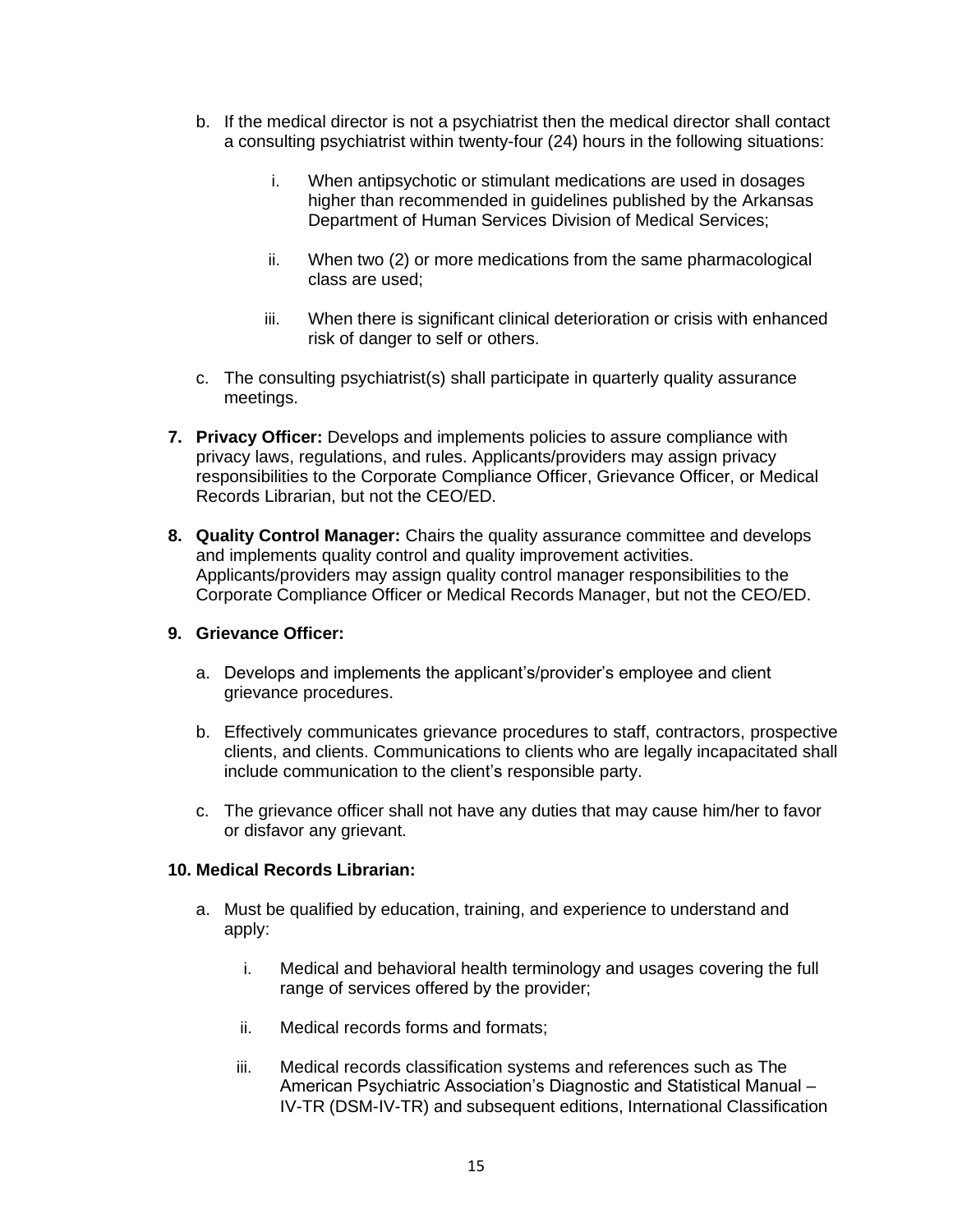of Diseases (ICD), Diagnostic Related Groups (DRG's), Physician's Desk Reference (PDR), Current Procedural Terminology (CPT), medical dictionaries, manuals, textbooks, and glossaries.

- iv. Legal and regulatory requirements of medical records to assure the record is acceptable as a legal document;
- v. Laws and regulations on the confidentiality of medical records (Privacy Act and Freedom of Information Act) and the procedures for informed consent for release of information from the record.
- vi. The interrelationship of record services with the rest of the facility's services.
- b. Develops and implements:
	- i. The client information system;
	- ii. Operating methods and procedures covering all medical records functions.
	- iii. Insures that the medical record is complete, accurate, and compliant.

# **11. Licensed Psychologist, Licensed Psychological Examiner (LPE), or Licensed Psychological Examiner – Independent (LPE-I):**

- a. Provides psychological evaluations;
- b. Each licensed psychological examiner or licensed psychological examiner-I must have supervision agreements with a doctoral psychologist to provide appropriate supervision or services for any evaluations or procedures that are required under or are outside the psychological examiner's scope of independent practice. Documentation of such agreements and of all required supervision and other practice arrangements must be included in the psychological examiner's personnel record;
- c. Services may be acquired by contract.
- B. Multidisciplinary Team(s): Any client identified as Tier 2 by the independent assessment shall be assigned a multidisciplinary team that includes professionals and qualified behavioral health providers as necessary to ensure coordination of each client's Outpatient Behavioral Health Services. All Tier 2 clients require the development of a Master Treatment Plan with ongoing reviews at least every one-hundred and eighty (180) calendar days.

For clients not eligible for Rehabilitative (Tier 2) Level or Intensive (Tier 3) Level services, he services offered in the Counseling Level (Tier 1) are a limited array of counseling services provided by a master's level clinician. Establishment of goals and a plan to reach those goals is part of good clinical practice and can be developed with the client during the Mental Health Diagnostic Assessment and Interpretation of Diagnosis. Clinicians should assess client's response to treatment at each session which should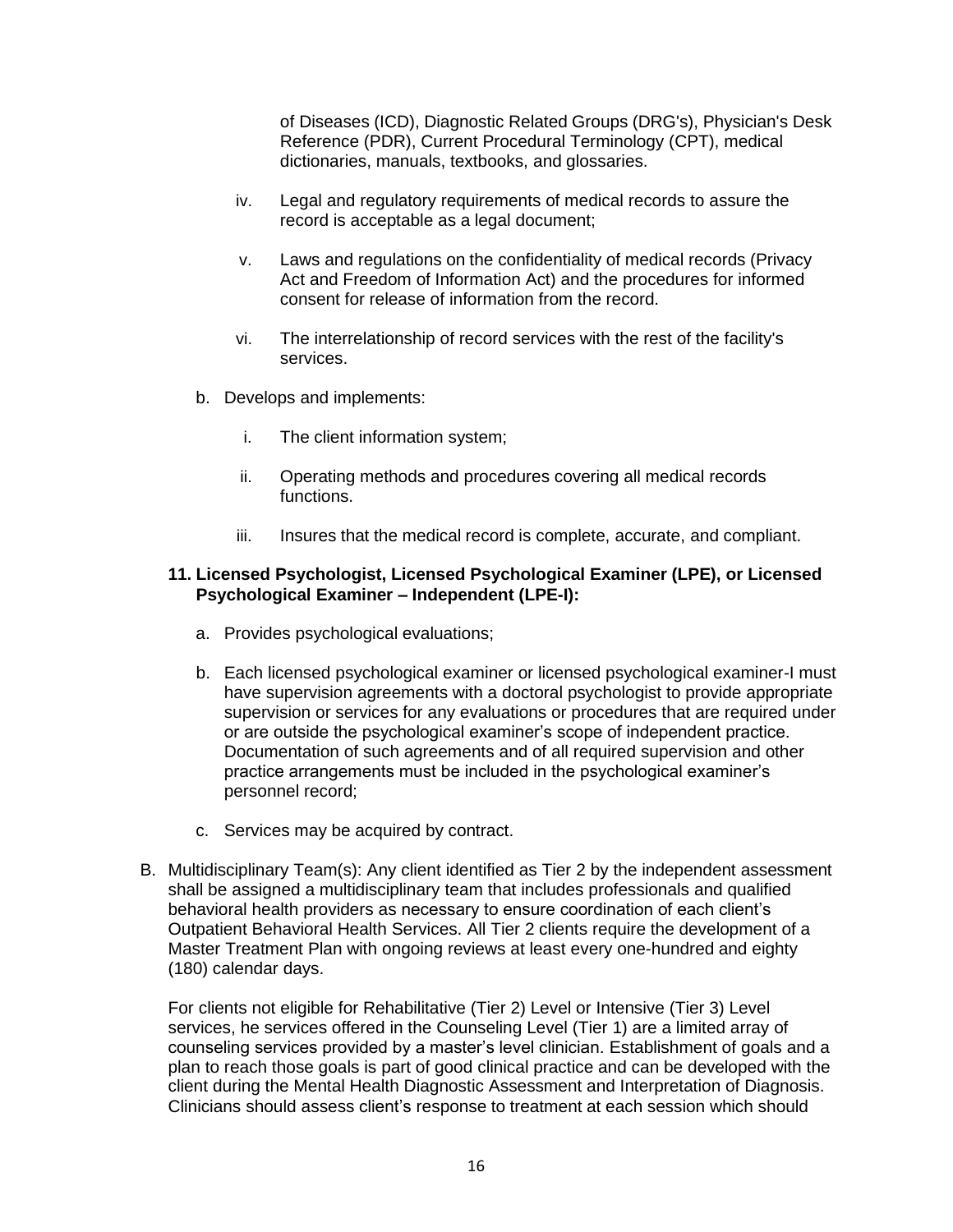include a review of progress towards mutually agreed upon goals.

C. Quality Assurance Meetings:

Each provider must hold a quarterly quality assurance meeting.

- D. Health Care Professional Notification/Disqualification:
	- 1. Notice of covered health care practitioners:
		- a. Within twenty (20) days of the effective date of this rule, applicants/providers must notify the Office of Medicaid Inspector General (OMIG) of the names of covered health care practitioners who are providing Outpatient Behavioral Health Services.
		- b. On or before the tenth day of each month, providers must notify the Office of Medicaid Inspector General (OMIG) of the names of all covered health care practitioners who are providing Outpatient Behavioral Health Services and whose names were not previously disclosed.
	- 2. Licensed health care professionals may not furnish Outpatient Behavioral Health Services during any time the professional's license is subject to adverse license action.
	- 3. Applicants/providers may not employ/engage a covered health care practitioner after learning that the practitioner:
		- a. Is excluded from Medicare, Medicaid, or both;
		- b. Is debarred under Ark. Code Ann. § 19-11-245;
		- c. Is excluded under DHS Policy 1088; or
		- d. Was subject to a final determination that the provider failed to comply with professionally recognized standards of care, conduct, or both. For purposes of this subsection, "final determination" means a final court or administrative adjudication, or the result of an alternative dispute resolution process such as arbitration or mediation.
- E. Applicants/providers must maintain documentation identifying the primary work location of all mental health professionals and qualified behavioral health providers providing services on behalf of the Behavioral Health Agency.
- F. Providers must maintain copies of disclosure forms signed by the client, or by the client's parent or guardian before Outpatient Behavioral Health Services are delivered except in emergencies. Such forms must at a minimum:
	- 1. Disclose that the services to be provided are Outpatient Behavioral Health Services;
	- 2. Explain Outpatient Behavioral Health Services eligibility, SED and SMI criteria;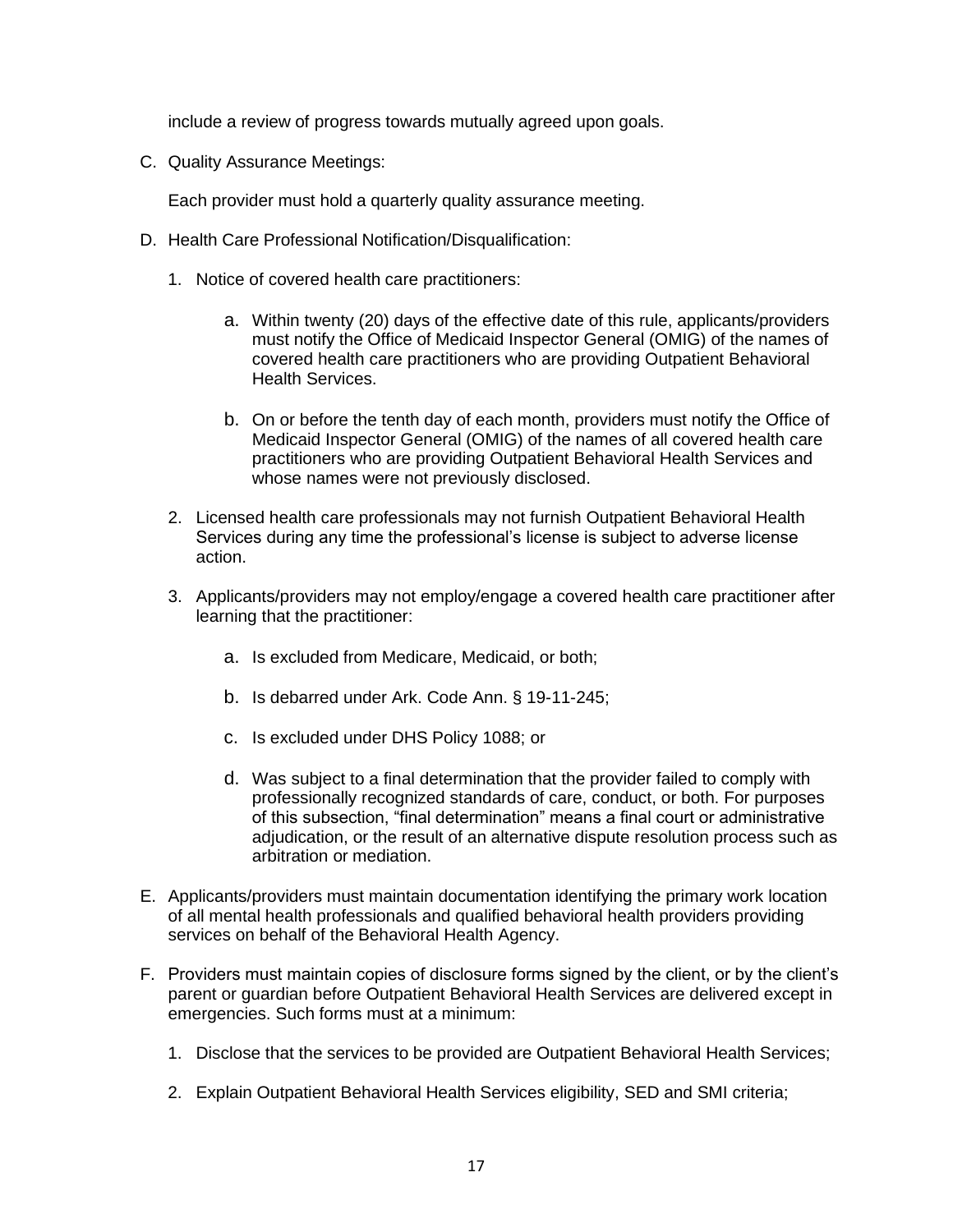- 3. Contain a brief description of the Behavioral Health Agency services;
- 4. Explain that all Outpatient Behavioral Health Services care must be medically necessary;
- 5. Disclose that third party (e.g., Medicaid or insurance) Outpatient Behavioral Health Service payments may be denied based on the third party payer's policies or rules;
- 6. Identify and define any services to be offered or provided in addition to those offered by the Behavioral Health Agency, state whether there will be a charge for such services, and if so, document payment arrangements;
- 7. Notify that services may be discontinued by the client at any time;
- 8. Offer to provide copies of Behavioral Health Agency and Outpatient Behavioral Health Services rules;
- 9. Provide and explain contact information for making complaints to the provider regarding care delivery, discrimination, or any other dissatisfaction with care provided by the Behavioral Health Agency;
- 10. Provide and explain contact information for making complaints to state and federal agencies that enforce compliance under § III(G)(1).
- G. Outpatient Behavioral Health Services maintained at each site must include:
	- 1. Psychiatric Evaluation and Medication Management;
	- 2. Outpatient Services, including individual and family therapy at a minimum;
	- 3. Crisis Services.
- L. Providers must tailor all Outpatient Behavioral Health Services care to individual client need. If client records contain entries that are materially identical, DHS and the Division of Medical Services will, by rebuttable presumption, that this requirement is not met.
- M. Outpatient Behavioral Health Services for individuals under age eighteen (18): Providers must establish and implement policies for family identification and engagement in treatment for persons under age eighteen (18), including strategies for identifying and overcoming barriers to family involvement.
- N. Emergency Response Services: Applicants/providers must establish, implement, and maintain a site-specific emergency response plan, which must include:
	- 1. A 24-hour emergency telephone number;
	- 2. The applicant/provider must:
		- a. Provide the 24-hour emergency telephone number to all clients;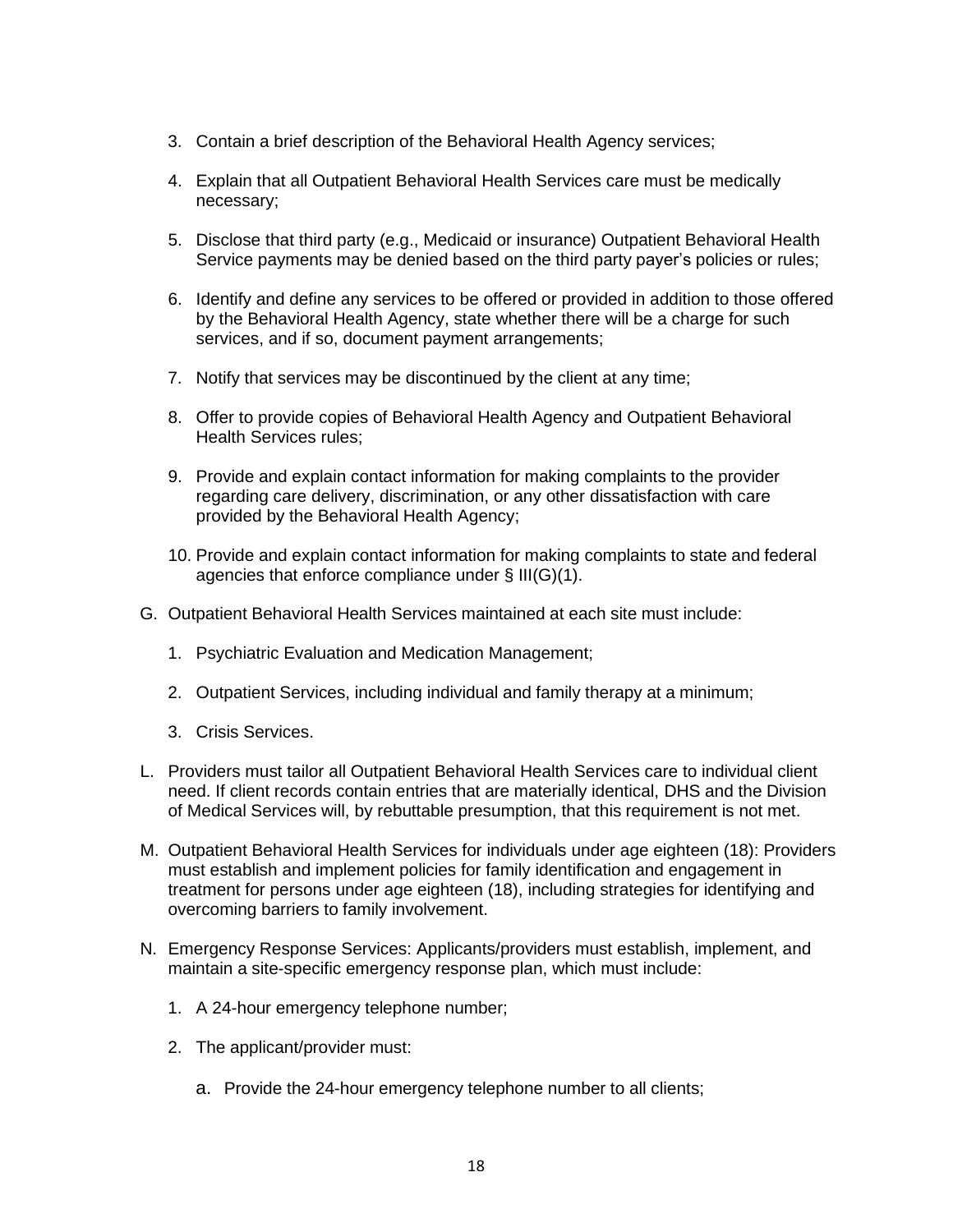- b. Post the 24-hour emergency number on all public entries to each site;
- c. Include the 24-hour emergency phone number on answering machine greetings;
- d. Identify local law enforcement and medical facilities within a 50-mile radius that may be emergency responders to client emergencies.
- 3. Direct access to a mental health professional within fifteen (15) minutes of an emergency/crisis call and face-to-face crisis assessment within two (2) hours;

4. Response strategies based upon:

- a. Time and place of occurrence;
- b. Individual's status (client/non-client);
- c. Contact source (family, law enforcement, health care provider, etc.).
- 5. Requirements for a face-to-face response to requests for emergency intervention received from a hospital or law enforcement agency regarding a current client.
- 6. All face-to-face emergency responses shall be:
	- a. Available 24 hours a day, 7 days a week;
	- b. Made by a mental health professional within two (2) hours of request (unless a different time frame is within clinical standards guidelines and mutually agreed upon by the requesting party and the MHP responding to the call).
- 7. Emergency services training requirements to ensure that emergency service are age-appropriate and comply with accreditation requirements. Providers shall maintain documentation of all emergency service training in each trainee's personnel file.
- 8. Requirements for clinical review by the clinical supervisor or emergency services director within 24 hours of each after-hours emergency intervention with such additional reporting as may be required by the provider's policy.
- 9. Requirements for documentation of all crisis calls, responses, collaborations, and outcomes;
- 10. Requirements that emergency responses not vary based on the client's funding source. If a client is eligible for inpatient behavioral health care funded through the community mental health centers and the provider is not a community mental health center with access to these funds, the provider must:
	- a. Determine whether the safest, least restrictive alternative is psychiatric hospitalization; and
	- b. Contact the appropriate community mental health center (CMHC) for consult and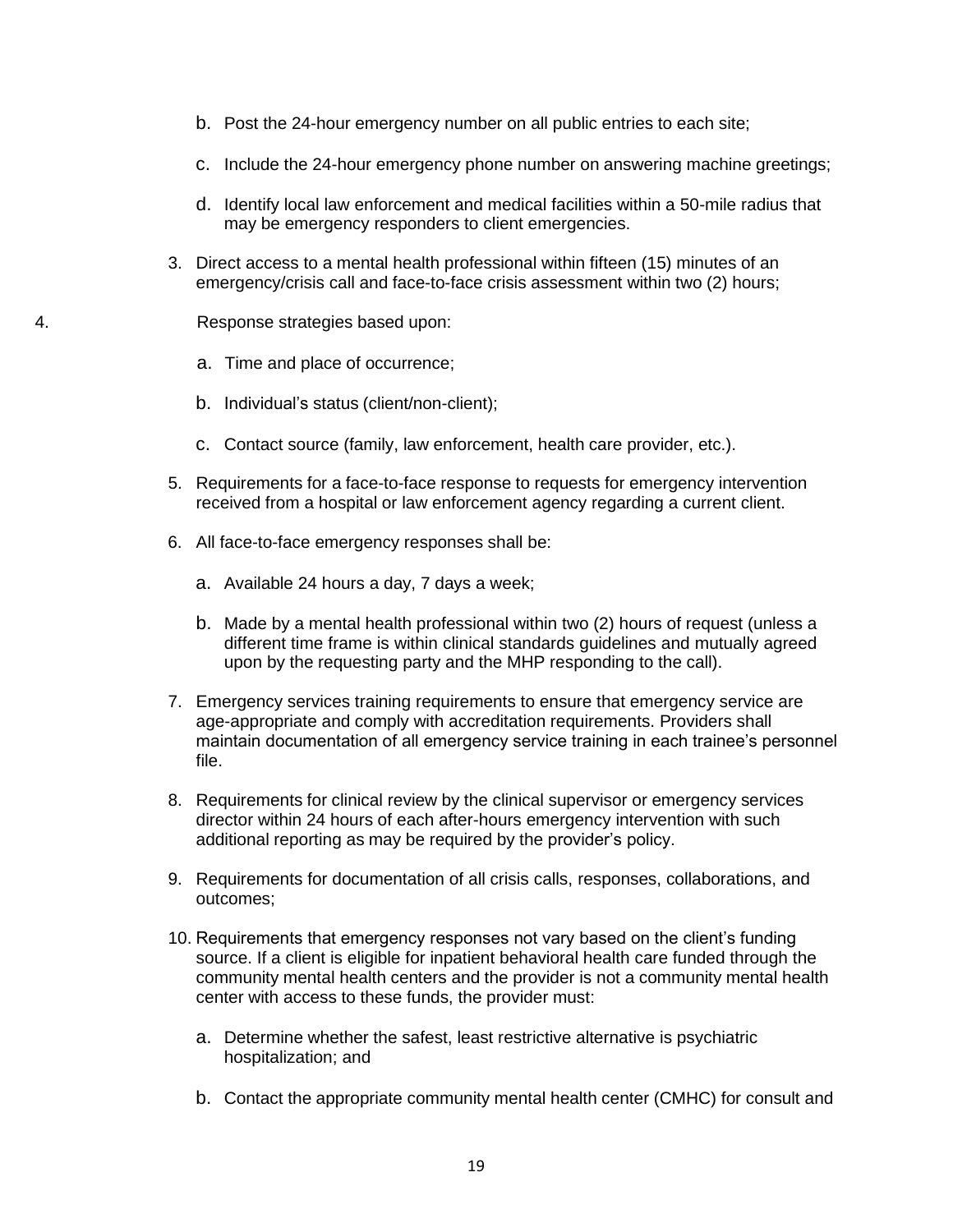to request the CMHC to access local acute care funds for those over 21.

- O. Each applicant/provider must establish and maintain procedures, competence, and capacity:
	- 1. For assessment and individualized care planning and delivery;
	- 2. For discharge planning integral to treatment;
	- 3. For mobile care;
	- 4. To assure that each mental health professional makes timely clinical disposition decisions;
	- 5. To make timely referrals to other services;
	- 6. To refer for inpatient services or less restrictive alternative;
	- 7. To identify clients who need direct access to clinical staff, and to promptly provide such access.
- P. Each applicant/provider must establish, maintain, and document a quality improvement program, to include:
	- 1. Evidence based practices;
	- 2. Use of agency wide outcomes measures to improve both client care and clinical practice that are approved by the agency's national accrediting organization. The following must be documented:
		- a. Measured outcomes
		- b. Sample report
		- c. Collection of outcomes, beginning at the initial mental health diagnosis service, which would be completed very close to the client's intake.
	- 3. Requirements for informing all clients and clients' responsible parties of the client's rights while accessing services.
	- 4. Regular (at least quarterly) quality assurance meetings that include:
		- a. Clinical Record Reviews: medical record reviews of a minimum number of randomly selected charts. The minimum number is the lesser of a statistically valid sample yielding 95% confidence with a 5% margin of error; or 10% of all charts open at any time during the past three (3) months;
		- b. Program and services reviews that:
			- i. Assess and document whether care and services meet client needs;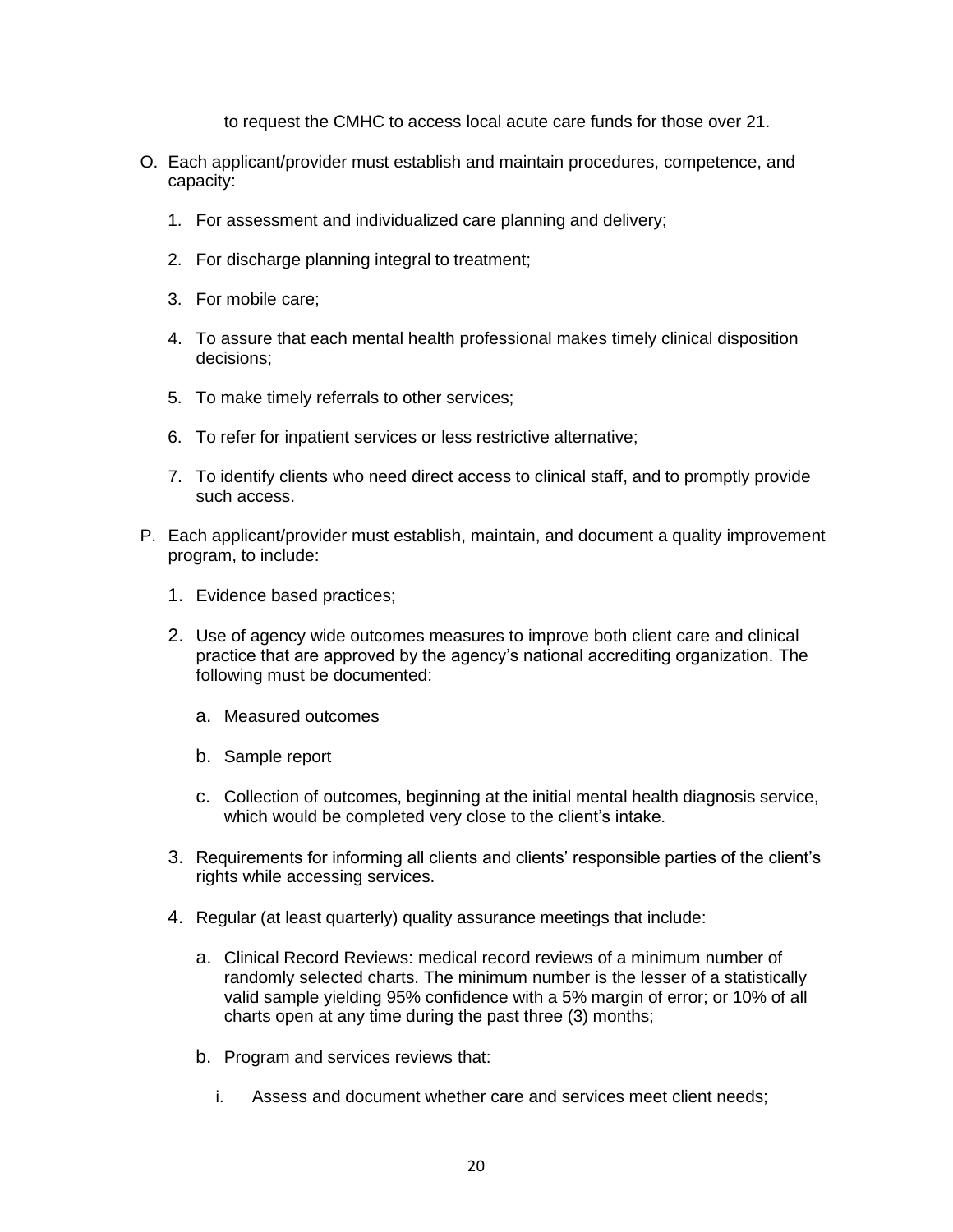- ii. Identify unmet behavioral health needs;
- iii. Establish and implement plans to address unmet needs.

# **X. HOME OFFICE:**

- A. Each provider must maintain and identify a home office in the State of Arkansas;
- B. The home office may be located at a site or may be solely an administrative office not requiring site certification;
- C. The home office is solely responsible for governance and administration of all of the provider's Arkansas sites;
- D. Home office governance and administration must be documented in a coordinated management plan;
- E. The home office shall establish policies for maintaining client records, including policies designating where the original records are stored.

# **XI. SITE REQUIREMENTS**

- A. All sites must be located in the State of Arkansas;
- B. Accreditation documentation must specifically include each site.
- **XII. SITE RELOCATION, OPENING, AND CLOSING** (Note: temporary service disruptions caused by inclement weather or power outages are not "closings.")
	- A. Planned Closings:
		- 1. Upon deciding to close a site either temporarily or permanently, the provider immediately must provide written notice to clients, DHS, the Division of Medical Services, the Medicaid fiscal agent, and the accrediting organization.
		- 2. Notice of site closure must state the site closure date;
		- 3. If site closure is permanent, the site certification expires at 12:00 a.m. the day following the closure date stated in the notice;
		- 4. If site closing is temporary, and is for reasons unrelated to adverse governmental action, DHS may suspend the site certification for up to one (1) year if the provider maintains possession and control of the site. If the site is not operating and in compliance within the time specified in the site certification suspension, the site certification expires at 12:00 a.m. the day after the site certification suspension ends.
	- B. Unplanned Closings: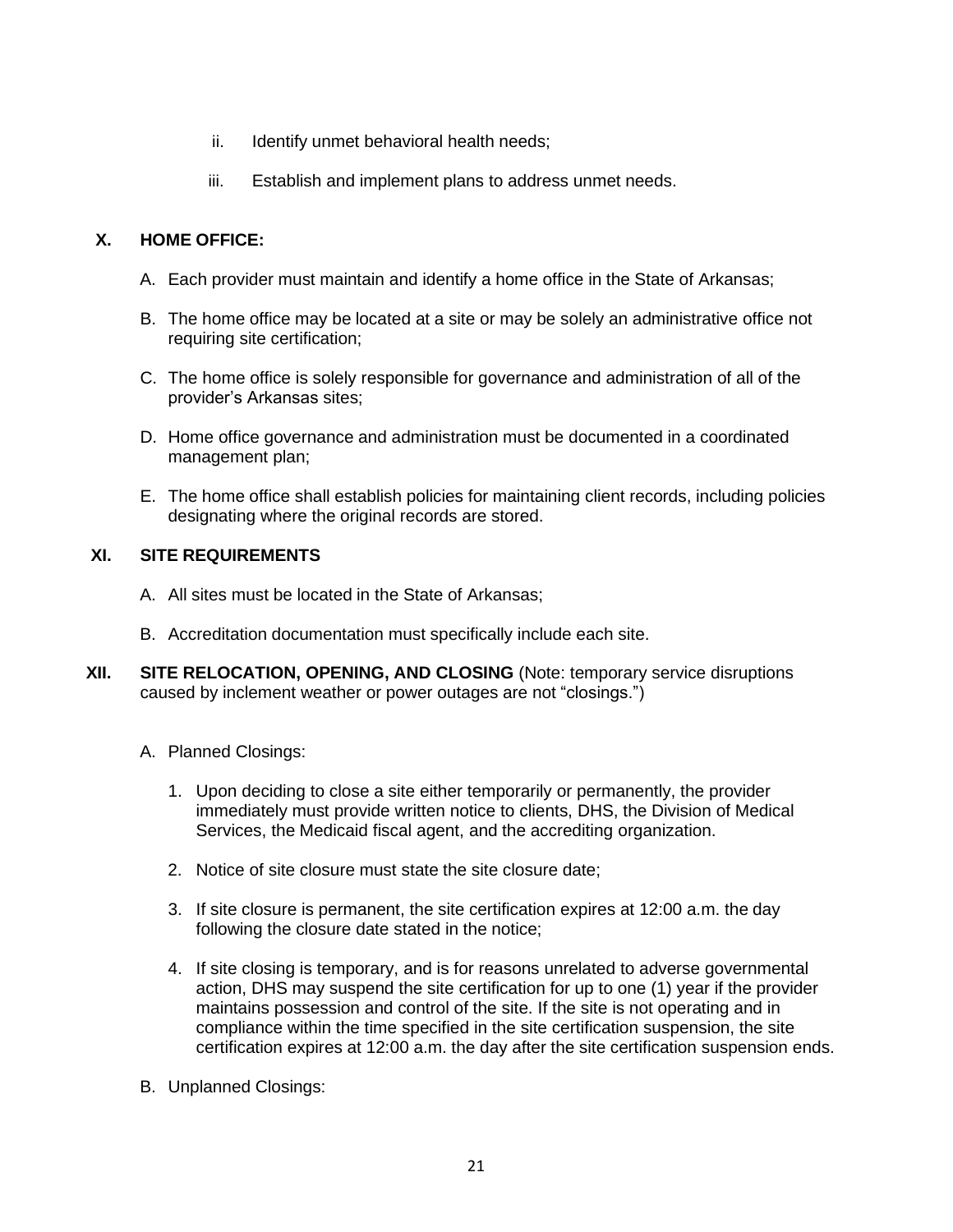- 1. If a provider must involuntarily close a site due to, for example, fire, natural disaster, or adverse governmental action, the provider must immediately notify clients and families, DHS, the Division of Medical Services, the Medicaid fiscal agent, and the accrediting organization of the closure and the reason(s) for the closure.
- 2. Site certification expires in accordance with any pending regulatory action, or, if no regulatory action is pending, at 12:00 a.m. the day following permanent closure.
- C. All Closings:
	- 1. Providers must assure and document continuity of care for all clients who receive Outpatient Behavioral Health Services at the site;
	- 2. Notice of Closure and Continuing Care Options:
		- a. Providers must assure and document that clients and families receive actual notice of the closure, the closure date, and any information and instructions necessary for the client to obtain transition services;
		- b. After documenting that actual notice to a specific client was impossible despite the exercise of due diligence, providers may satisfy the client notice requirement by mailing a notice containing the information described in subsection (a), above, to the last known address provided by the client; and
		- c. Before closing, providers must post a public notice at each site entry. The public notice must include the name and contact information for all Behavioral Health Agencies within a fifty (50) mile radius of the site.
	- 3. An acceptable transition plan is described below:

# **Transition Plan:**

**1. Identify and list all certified sites within a 50 mile radius. Include telephone numbers and physical addresses on the list.**

**2. Provide clients/families with the referral information and have them sign a transfer of records form/release of information to enable records to be transferred to the provider of their choice.**

**3. Transfer records to the designated provider.**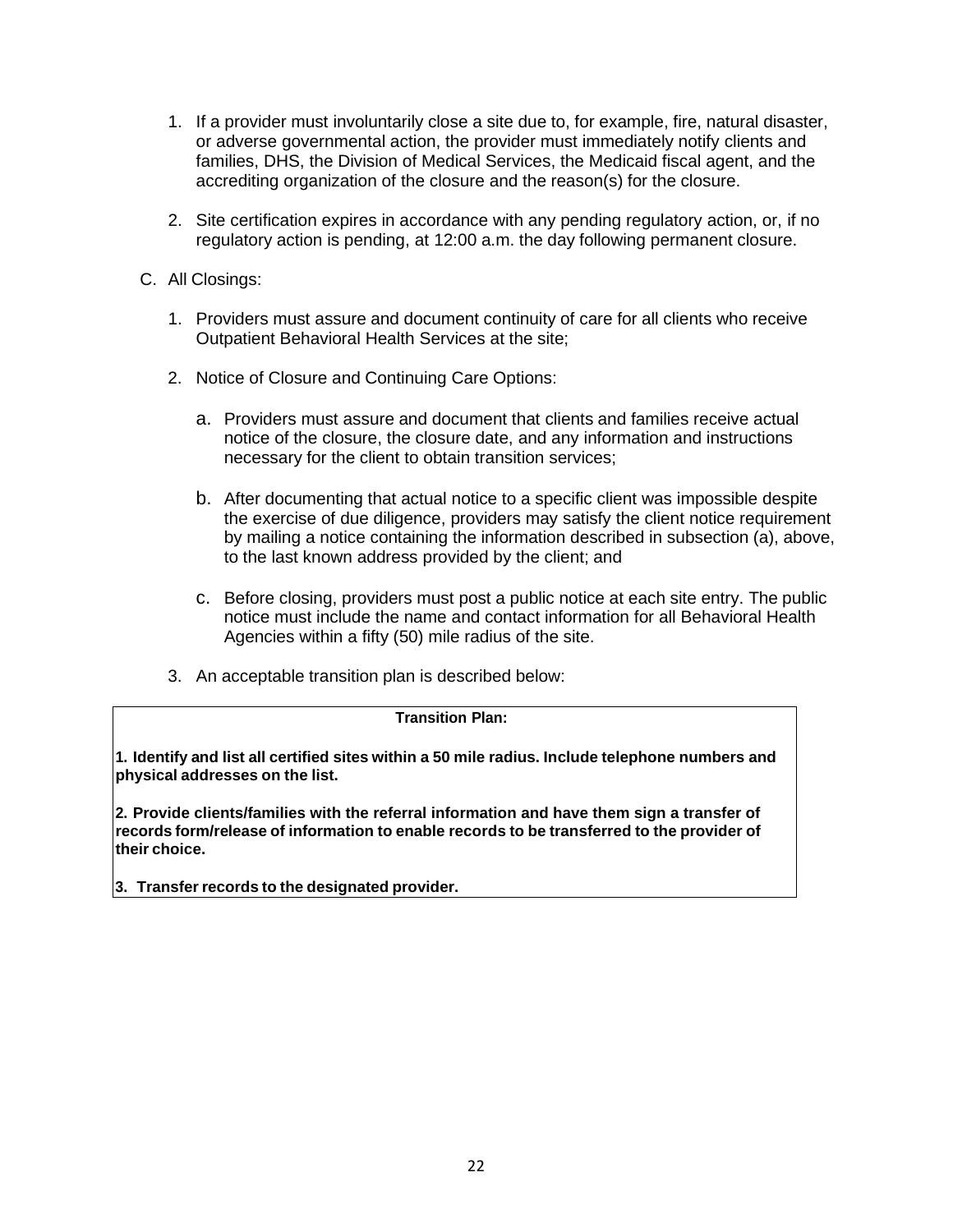**Designate a records retrieval process as specified in Section I of the Arkansas Medicaid Outpatient Behavioral Health Services Provider Policy Manual § 142.300.**

**Submit a reporting of transfer to DHS (Attn: Policy & Certification Office) including a list of client names and the disposition of each referral. See example below:**

| <b>Name</b>                                                                              | Referred to:                 | <b>Records Transfer Status:</b> | <b>RX Needs Met By:</b>    |
|------------------------------------------------------------------------------------------|------------------------------|---------------------------------|----------------------------|
| Johnny                                                                                   | <b>OP Provider Name</b>      | to be delivered 4/30/20XX       | <b>Provided 1 month RX</b> |
| Mary                                                                                     | <b>Private Provider Name</b> | Delivered 4/28/20XX             | No Meds                    |
| Judy                                                                                     | <b>Declined Referral</b>     | xх                              |                            |
| 6. DHS may require additional information regarding documentation of client transfers to |                              |                                 |                            |

**ensure that client needs are addressed and met.**

DHS BEHAVIORAL HEALTH AGENCY Form 220 shall be used when a site is to be closed.

- D. New Sites: Use DHS BEHAVIORAL HEALTH AGENCY Form 250 to apply for new sites, which would include a new Medicaid provider ID number for that site.
- E. Site Transfer:
	- 1. At least forty-five (45) calendar days before a proposed transfer of an accredited site, the provider must apply to DHS to transfer site certification. The application must include documentation that:
		- a. The provider notified the accrediting entity, and the accrediting entity has extended or will extend accreditation to the second site; or
		- b. The accrediting entity has established an accreditation timeframe.
	- 2. The provider must notify clients and families, DHS, the Division of Medical Services, the Medicaid fiscal agent, and the accrediting organization at least thirty (30) calendar days before the transfer;
	- 3. DHS does not require an on-site survey, nor does the Division of Medical Services require a new Medicaid provider number. Please use DHS BEHAVIORAL HEALTH AGENCY Form 220 for a site move or transfers.
- F. Site Relocation: The provider must follow the rules for closing the original site, and the rules for opening a new site.

# **XIII. PROVIDER RE-CERTIFICATION:**

A. The term of DHS site certification is concurrent with the provider's national accreditation cycle, except that site certification extends six (6) months past the accreditation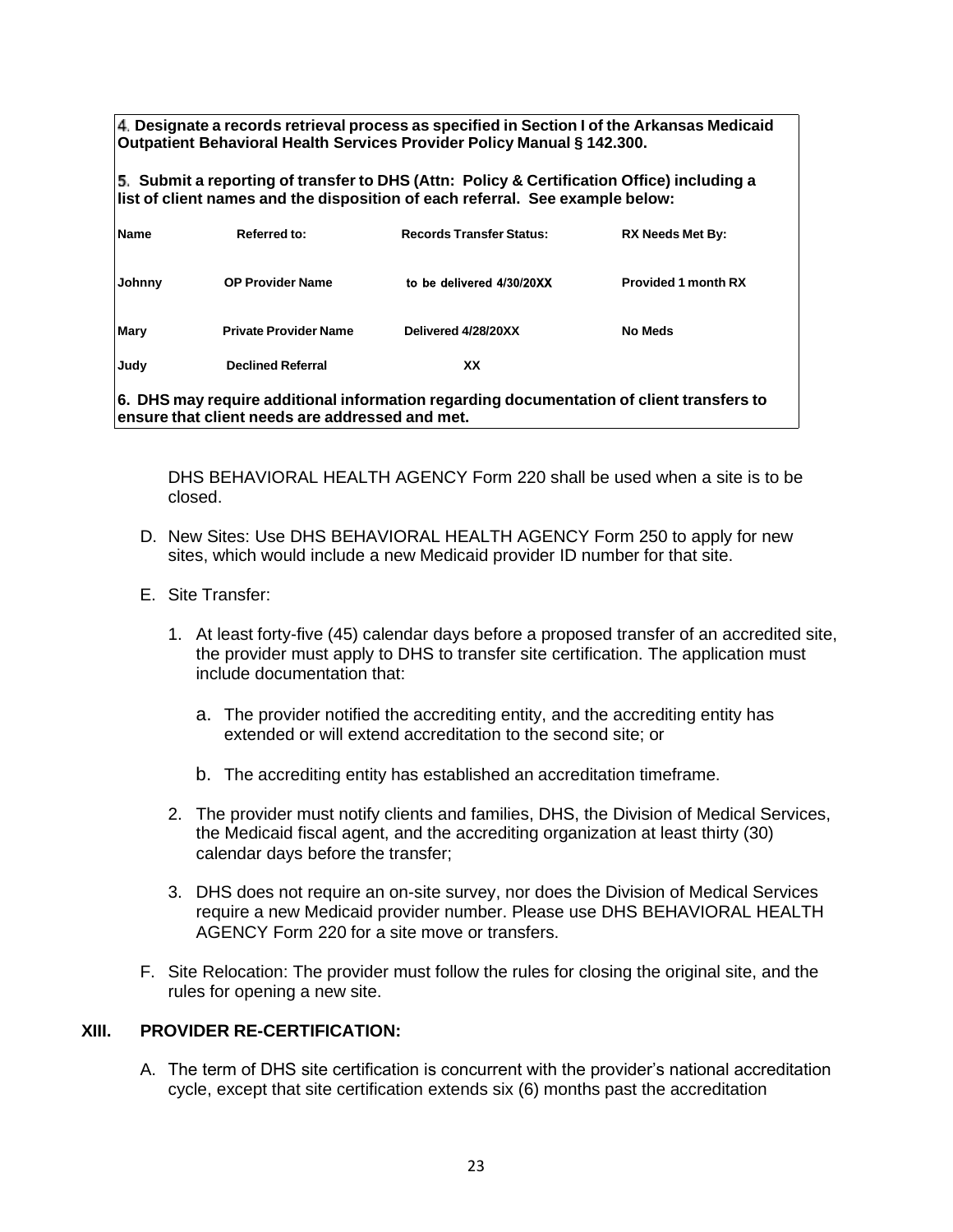expiration month if there is no interruption in the accreditation. (The six-month extension is to give the Behavioral Health Agency time to receive a final report from the accrediting organization, which the provider must immediately forward to DHS.)

- B. Providers must furnish DHS a copy of:
	- 1. Correspondence related to the provider's request for re-accreditation:
		- a. Providers shall send DHS copies of correspondence from the accrediting agency within five (5) business days of receipt;
		- b. Providers shall furnish DHS copies of correspondence to the accrediting organization concurrently with sending originals to the accrediting organization.
	- 2. An application for provider and site recertification:
		- a. DHS must receive provider and site recertification applications at least fifteen (15) business days before the DHS Behavioral Health Agency certification expiration date;
		- b. The Re-Certification form with required documentation is DHS BEHAVIORAL HEALTH AGENCY Form 230 and is available at [Provider Services & Quality](https://humanservices.arkansas.gov/divisions-shared-services/provider-services-quality-assurance/)  Assurance - [Arkansas Department of Human Services.](https://humanservices.arkansas.gov/divisions-shared-services/provider-services-quality-assurance/)
- C. If DHS has not recertified the provider and site(s) before the certification expiration date, certification is void beginning 12:00 a.m. the next day.

# **XIV. MAINTAINING DHS BEHAVIORAL HEALTH AGENCY CERTIFICATION:**

- A. Providers must:
	- 1. Maintain compliance;
	- 2. Assure that DHS certification information is current, and to that end must notify DHS within thirty (30) calendar days of any change affecting the accuracy of the provider's certification records;
	- 3. Furnish DHS all correspondence in any form (e.g., letter, facsimile, email) to and from the accrediting organization to DHS within thirty (30) calendar days of the date the correspondence was sent or received except:
		- a. As stated in § XII;
		- b. Correspondence related to any change of accreditation status, which providers must send to DHS within three (3) calendar days of the date the correspondence was sent or received.
		- c. Correspondence related to changes in service delivery, site location, or organizational structure, which providers must send to DHS within ten (10) calendar days of the date the correspondence was sent or received.
	- 4. Display the Behavioral Health Agency certificate for each site at a prominent public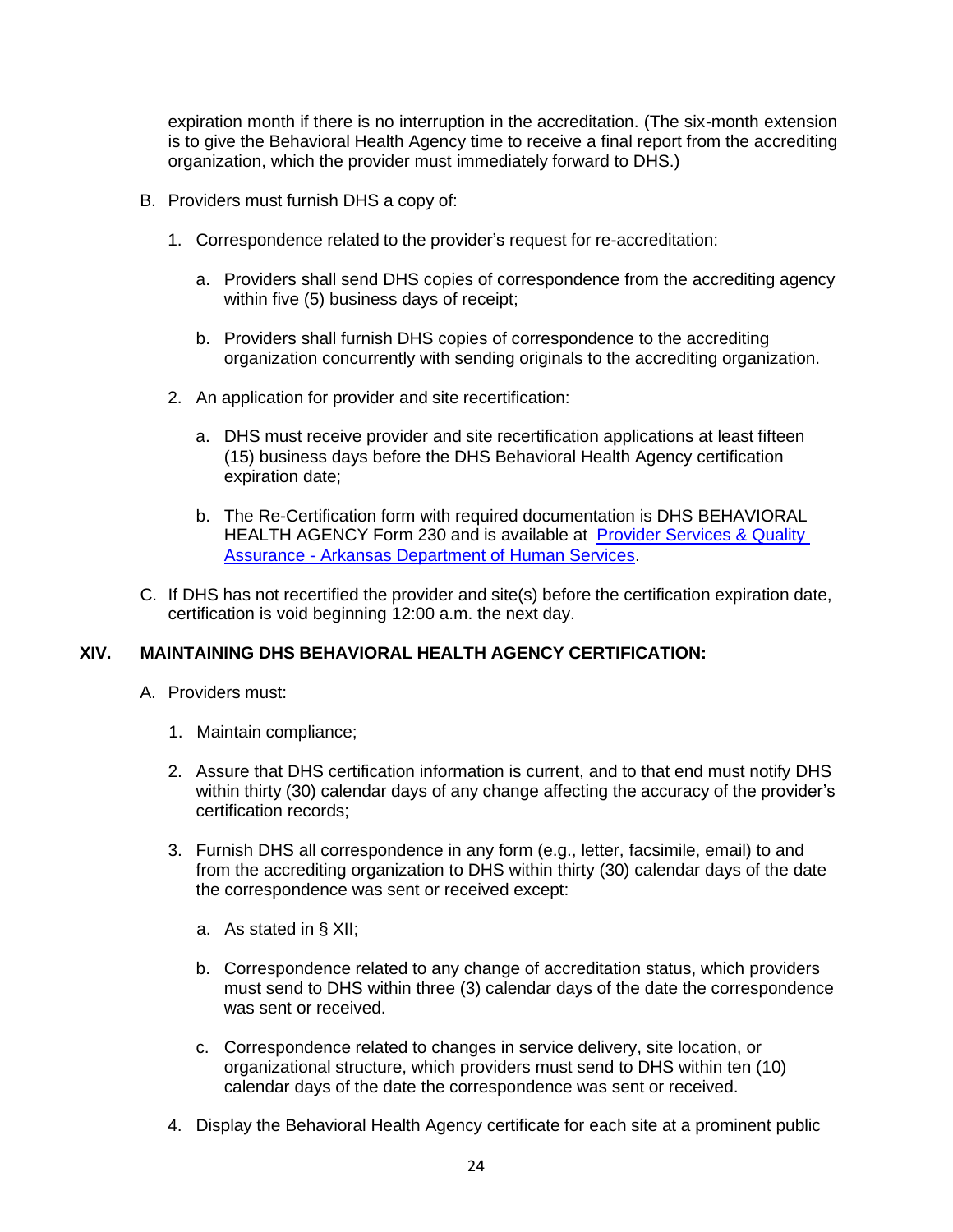location within the site

- B. Annual Reports:
	- 1. Providers must furnish annual reports to DHS before July 1 of each year that the provider has been in operation for the preceding twelve (12) months. Community Mental Health Centers and specialty clinics may meet this requirement by submitting the Annual Plan/Basic Services Plan to DHS.
	- 1. Annual report shall be prepared by completing forms provided by DHS. Please use DHS BEHAVIORAL HEALTH AGENCY Form 240 for the Behavioral Health Agency annual report.

# **XV. NONCOMPLIANCE**

- A. Failure to comply with this rule may result in one or more of the following:
	- 1. Submission and implementation of an acceptable corrective action plan as a condition of retaining Behavioral Health Agency certification;
	- 2. Suspension of Behavioral Health Agency certification for either a fixed period or until the provider meets all conditions specified in the suspension notice;
	- 3. Termination of Behavioral Health Agency certification.

# **XVI. APPEAL PROCESS**

- A. If DHS denies, suspends, or revokes any Behavioral Health Agency certification (takes adverse action), the affected proposed provider or provider may appeal the DHS adverse action. Notice of adverse action shall comply with Ark. Code Ann. §§ 20-77- 1701-1705, and §§1708-1713. Appeals must be submitted in writing to the DHS. The provider has thirty (30) calendar days from the date of the notice of adverse action to appeal. An appeal request received within thirty-five (35) calendar days of the date of the notice will be deemed timely. The appeal must state with particularity the error or errors asserted to have been made by DHS in denying certification, and cite the legal authority for each assertion of error. The provider may elect to continue Medicaid billing under the Behavioral Health Agency program during the appeals process. If the appeal is denied, the provider must return all monies received for Behavioral Health Agency services provided during the appeals process.
- B. Within thirty (30) calendar days after receiving an appeal DHS shall: (1) designate a person who did not participate in reviewing the application or in the appealed-from adverse decision to hear the appeal; (2) set a date for the appeal hearing; (3) notify the appellant in writing of the date, time, and place of the hearing. The hearing shall be set within sixty (60) calendar days of the date DHS receives the request for appeal, unless a party to the appeal requests and receives a continuance for good cause.
- C. DHS shall tape record each hearing.
- D. The hearing official shall issue the decision within forty-five (45) calendar days of the